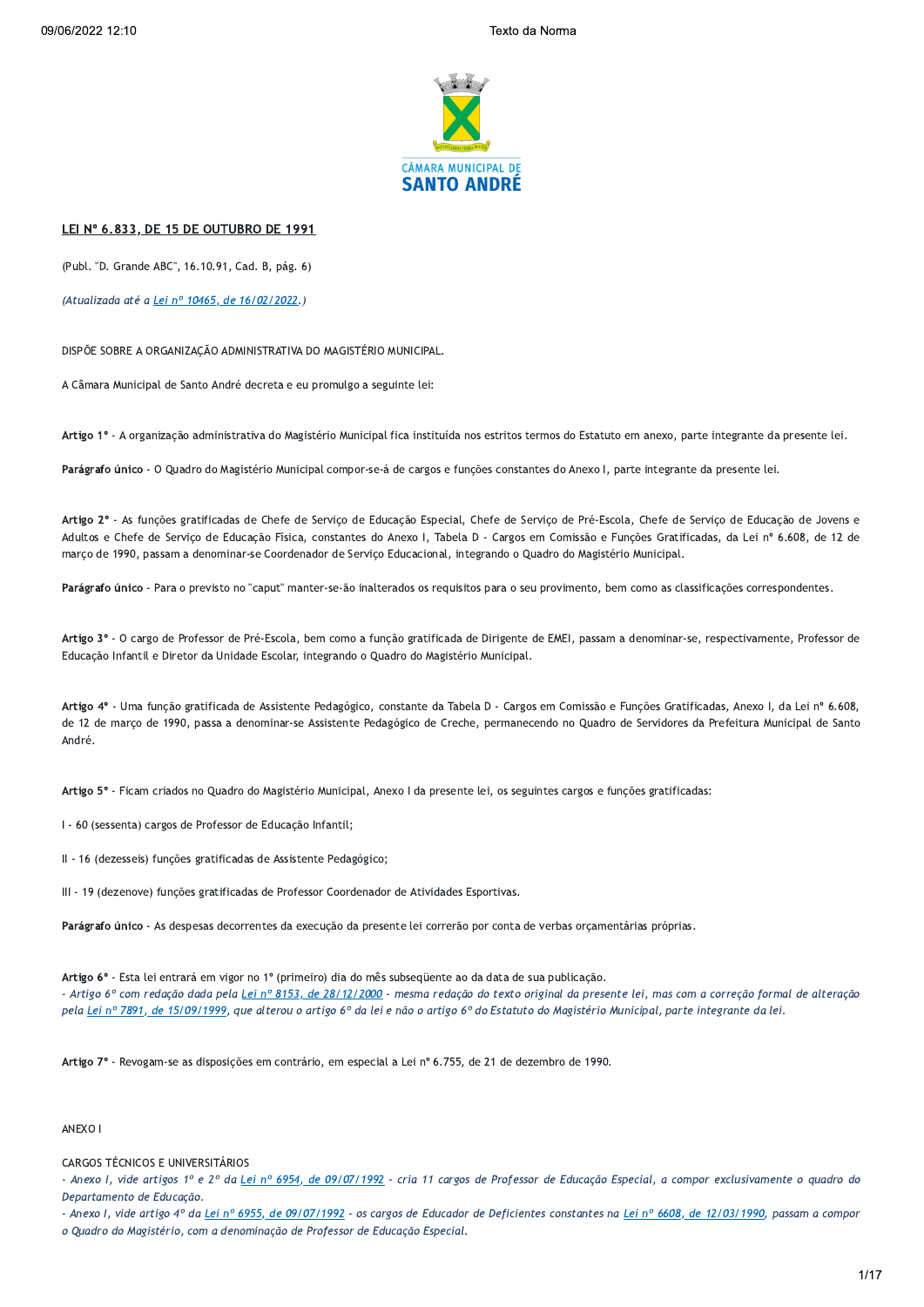- Anexo I, vide artigo 3º e 4º da Lei nº 6960, de 06/08/1992 - criados 14 cargos de Professor de Educação Infantil, destinados exclusivamente à EMEI Vila Junaueira.

- Anexo I, vide artigo 2º da Lei nº 7094, de 22/12/1993 - criados 75 cargos de Professor de Educação Infantil.

- Anexo I, vide artigo 1º e Anexo I, Tabela 'E' da Lei nº 7326, de 21/12/1995 - 2 cargos de Professor de Educação Física no Quadro da PROSSAN, a qual foi extinta pela Lei nº 7469, de 21/02/1997.

- Anexo I, vide artigo 3º da Lei nº 7891, de 15/09/1999 - criados 140 cargos de Professor de Educação Infantil e Fundamental.

- Anexo I, vide artigo 1º da Lei nº 8511, de 11/06/2003 - criados 406 cargos de Professor de Educação Infantil e Fundamental.

- Anexo I, vide artigo 2º da Lei nº 8796, de 08/12/2005 - criados 60 cargos de Professor de Educação Infantil e Fundamental.

- Anexo I, vide artigo 16 da Lei nº 8887, de 10/11/2006 - criados 382 cargos de Professor de Educação Infantil e Fundamental.

- Anexo I, vide artigo 3º da Lei nº 9291, de 07/12/2010 - criados72 cargos de Professor de Educação Infantil e Ensino Fundamental.

- Anexo I, vide artigo 2º da Lei nº 9338, de 11/07/2011 - criados 90 cargos de Professor de Educação Física.

- Anexo I, vide artigo 3º da Lei nº 9369, de 26/11/2011 - criados 22 cargos de Professor de Educação Infantil e Ensino Fundamental.

- Anexo I, vide artigo 1º da Lei nº 9471, de 12/07/2013, alterada pela Lei nº 9484, de 22/08/2013 - criados 135 cargos de Professor de Educação Fundamental II, em áreas especificadas pelo Anexo I da lei.

- Anexo I, vide artigo 1º da Lei nº 9472, de 12/07/2013, alterada pela Lei nº 9483, de 22/08/2013 - criados 360 cargos de Professor de Educação Infantil e Ensino Fundamental.

- Anexo I, vide artigo 1º da Lei nº 9694, de 10/06/2015 - criados 316 cargos de Professor de Educação Infantil e Ensino Fundamental, em áreas especificadas pelo Anexo I da lei.

- Anexo I, vide artigo 4º da Lei nº 10055, de 17/05/2018 - criados 60 cargos de Professor de Educação Infantil e Ensino Fundamental.

- Anexo I, vide artigo 2º da Lei nº 10178, de 28/06/2019 - criados 88 cargos de Professor de Educação Infantil e Ensino Fundamental.

- Anexo I, vide artigo 2º da Lei nº 10226, de 25/10/2019 - criados 110 cargos de Professor de Educação Infantil e Ensino Fundamental.

- Anexo I, vide artigo 2º da Lei nº 10277, de 02/01/2020 - criados 30 cargos de Professor de Educação Infantil e Ensino Fundamental.

- Anexo I, vide artigo 4º da Lei nº 10465, de 16/02/2022 - criados 300 cargos de Professor de Educação Infantil e Ensino Fundamental.

| DENOMINAÇÃO                               | Nº CARGOS | N° FUNÇÕES | <b>TOTAL</b> |
|-------------------------------------------|-----------|------------|--------------|
| Professor de Educação Infantil            | 289       | 364        | 752          |
| Professor de Educação de Jovens e Adultos | 152       | 02         | 154          |
| Professor de Educação Especial            | 03        | 01         | 04           |
| Professor de Educação Física              | 68        | 64         | 132          |

# **FUNCÕES GRATIFICADAS**

- Anexo I, vide artigo 3º da Lei nº 6955, de 09/07/1992 - as funções de Dirigente de Creche constantes na Lei nº 6608, de 12/03/1990, passam a compor o Quadro do Magistério, com a denominação de Diretor de Unidade Escolar.

- Anexo I, vide artigo 1º da Lei nº 6956, de 09/07/1992 - criada uma função gratificada de Diretor de Unidade Escolar, destinada à UNIMEI Vila Sá.

- Anexo I, vide artigos 2º e 3º da Lei nº 6957, de 09/07/1992, alterada pela Lei nº 6978, de 21/09/1992 - criadas funções gratificadas, 1 de Diretor de Unidade Escolar e 1 de Assistente Pedagógico, destinadas exclusivamente à Creche Capuava.

- Anexo I, vide artigo 2º e 4º da Lei nº 6960, de 06/08/1992 - criada uma função gratificada de Diretor de Unidade Escolar, destinada exclusivamente à EMEI Vila Jungueira.

- Anexo I, vide artigo 2º da Lei nº 7094, de 22/12/1993 - criadas funções gratificadas, 10 de Assistente Pedagógico e 10 de Diretor de Unidade Escolar.

- Anexo I, vide artigo 1º da Lei nº 8047, de 28/06/2000 - criadas funções gratificadas, 12 de Assistente Pedagógico e 5 de Diretor de Unidade Escolar.

- Anexo I, vide artigo 5º da Lei nº 8328, de 11/04/2002 - criadas 9 funções gratificadas de Coordenador de Serviço Educacional.

- Anexo I, vide artigo 1º da Lei nº 8796, de 08/12/2005 - criadas 2 funções gratificadas de Diretor de Unidade Escolar.

- Anexo I, vide artigos 3º ao 6º e 8º da Lei nº 8887, de 10/11/2006 - criadas funções gratificadas, 7 de Coordenador de Serviço Educacional, 11 de Diretor de Unidade Escolar, 46 de Assistente Pedagógico, 13 de Vice-Diretor de Unidade Escolar e 30 de Professor Assessor de Educação Inclusiva com alteração de gratificação de algumas funções, e com requisitos e gratificações das funções novas especificadas.

- Anexo I, vide artigo 17 da Lei nº 8887, de 10/11/2006 - função gratificada de Coordenador de Serviço Educacional do Sub Anexo F do Anexo I da Lei nº 7469 passa a constar no Quadro do Magistério.

- Anexo I, vide artigo 2º da Lei nº 9173, de 04/12/2009 - criadas funções gratificadas, 3 de Diretor de Unidade Escolar, 3 de Assistente Pedagógico, 1 de Vice-Diretor de Unidade Escolar.

- Anexo I, vide artigo 3º da Lei nº 9184, de 09/12/2009 - criadas funções gratificadas, 31 de Vice-Diretor de Unidade Escolar e 05 de Coordenador de Serviço Educacional, e alteradas as gratificações das funções citadas.

- Anexo I, vide artigo 7º da Lei nº 9239, de 31/05/2010 - criadas funções gratificadas, 6 de Diretor de Unidade Escolar, 6 de Assistente Pedagógico, 6 de Vice-Diretor de Unidade Escolar.

- Anexo I, vide artigo 2º da Lei nº 9291, de 07/12/2010 - criadas funções gratificadas, 5 de Diretor Unidade Escolar, 5 de Assistente Pedagógico e 1 de Coordenador de Servico Educacional.

- Anexo I, vide artigo 2º da Lei nº Lei nº 9369, de 26/11/2011 - criadas funções gratificadas, 2 de Diretor Unidade Escolar, 2 de Assistente Pedagógico e 5 de Vice-Diretor de Unidade Escolar.

- Anexo I, vide artigo 2º da Lei nº 9471, de 12/07/2013 - criadas funções gratificadas, 3 de Coordenador de Serviço Educacional e 3 de Assistente Pedagógico.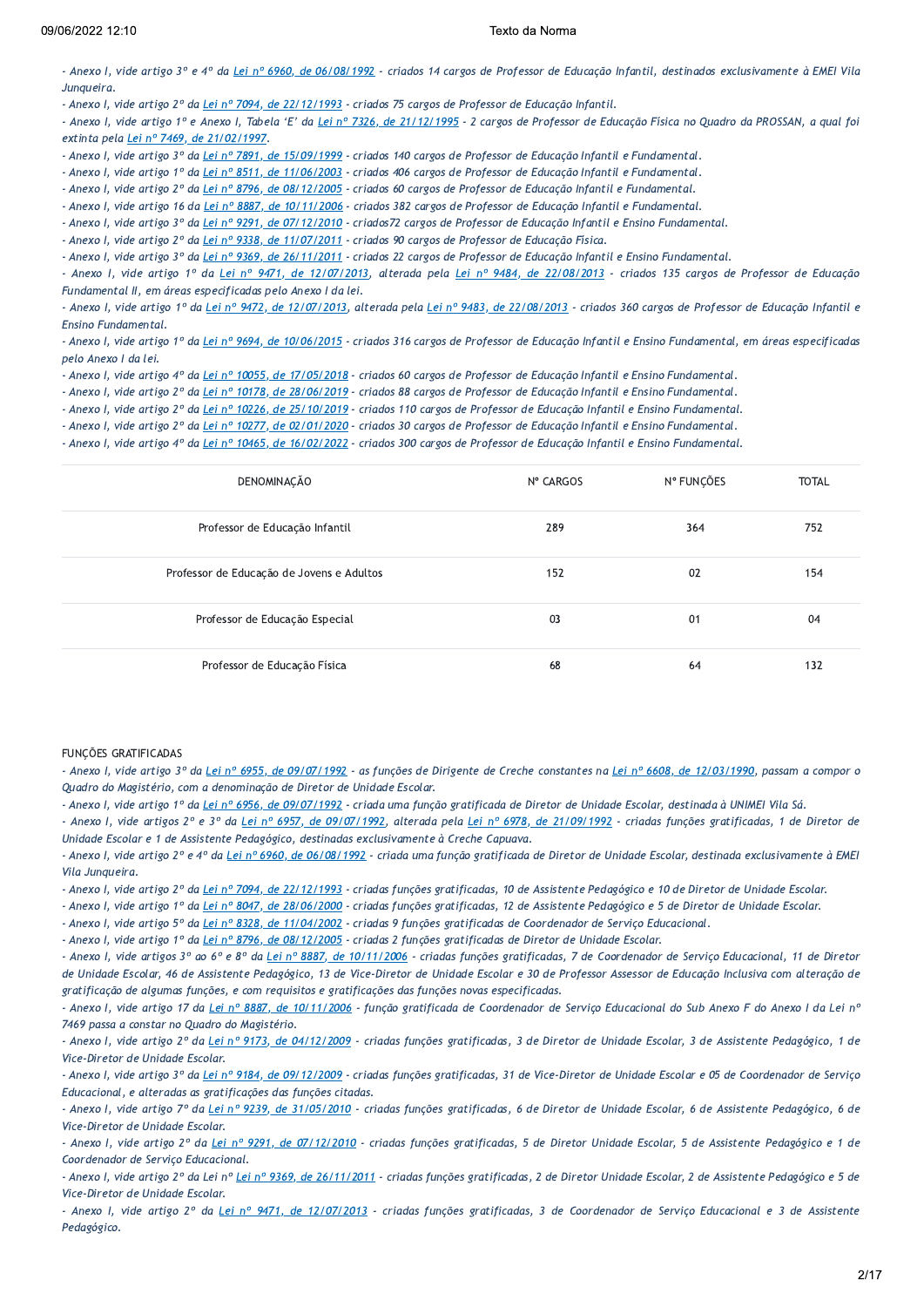# 09/06/2022 12:10

# Texto da Norma

- Anexo I, vide artigo 2º da Lei nº 9688, de 01/06/2015 - criadas funções gratificadas, 2 de Diretor Unidade Escolar e 2 de Assistente Pedagógico.

- Anexo I, vide artigo 3º da Lei nº 9694, de 10/06/2015 - criadas funcões gratificadas, 21 de Assistente Pedagógico, 5 de Coordenador de Servico Educacional, 2 de Diretor de Unidade Escolar e 6 de Vice-Diretor de Unidade Escolar, e alterados os percentuais de gratificação de algumas funções.

- Anexo I, vide artigo 6° da Lei nº 10055, de 17/05/2018 - criadas funções gratificadas, 1 de Coordenador de Serviço Educacional, 5 de Diretor de Unidade Escolar, 5 de Assistente Pedagógico, 1 de Vice Diretor de Unidade Escolar, 5 de Professor Assessor de Educação Inclusiva.

- Anexo I, vide artigo 4º da Lei nº 10178, de 28/06/2019 - criadas funções gratificadas, 4 de Assistente Pedagógico, 8 de Coordenador de Serviço Educacional, 8 de Coordenador de Serviço Educacional II, 4 de Diretor de Unidade Escolar e 4 de Professor Assessor de Educação Inclusiva, e com requisito e gratificação da função nova especificada.

- Anexo I, vide artigo 4º da Lei nº 10226, de 25/10/2019 - criadas funções gratificadas, 5 de Assistente Pedagógico, 5 de Diretor de Unidade Escolar e 5 de Professor Assessor de Educação Inclusiva.

- Anexo I, vide artigo 6° da Lei nº 10465, de 16/02/2022 - criadas funções gratificadas, 17 de Diretor de Unidade Escolar, 17 de Assistente Pedagógico e 17 de Vice-Diretor de Unidade Escolar.

| DENOMINAÇÃO                                    | N° FUNÇÕES |
|------------------------------------------------|------------|
| Diretor de Unidade Escolar                     | 35         |
| Professor Coordenador de Atividades Esportivas | 22         |
| Assistente Pedagógico                          | 16         |
| Coordenador de Serviço Educacional             | 04         |

# ESTATUTO DO MAGISTÉRIO MUNICIPAL DE SANTO ANDRÉ

| CAPÍTULO I -    | DAS DISPOSIÇÕES PRELIMINARES |
|-----------------|------------------------------|
| CAPÍTULO II -   | DO QUADRO DO MAGISTÉRIO      |
| CAPÍTULO III -  | DO CAMPO DE ATUAÇÃO          |
| CAPÍTULO IV -   | DO PROVIMENTO DOS CARGOS     |
| CAPÍTULO V -    | DA JORNADA DE TRABALHO       |
| SEÇÃO I -       | DA JORNADA REGULAR           |
| SEÇÃO II -      | DA JORNADA SUPLEMENTAR       |
| CAPÍTULO VI -   | DA REMOÇÃO                   |
| CAPÍTULO VII -  | DAS SUBSTITUIÇÕES            |
| CAPÍTULO VIII - | DOS AFASTAMENTOS             |
| CAPÍTULO IX -   | DA APOSENTADORIA             |
| CAPÍTULO X -    | DA ATRIBUIÇÃO DE CLASSES     |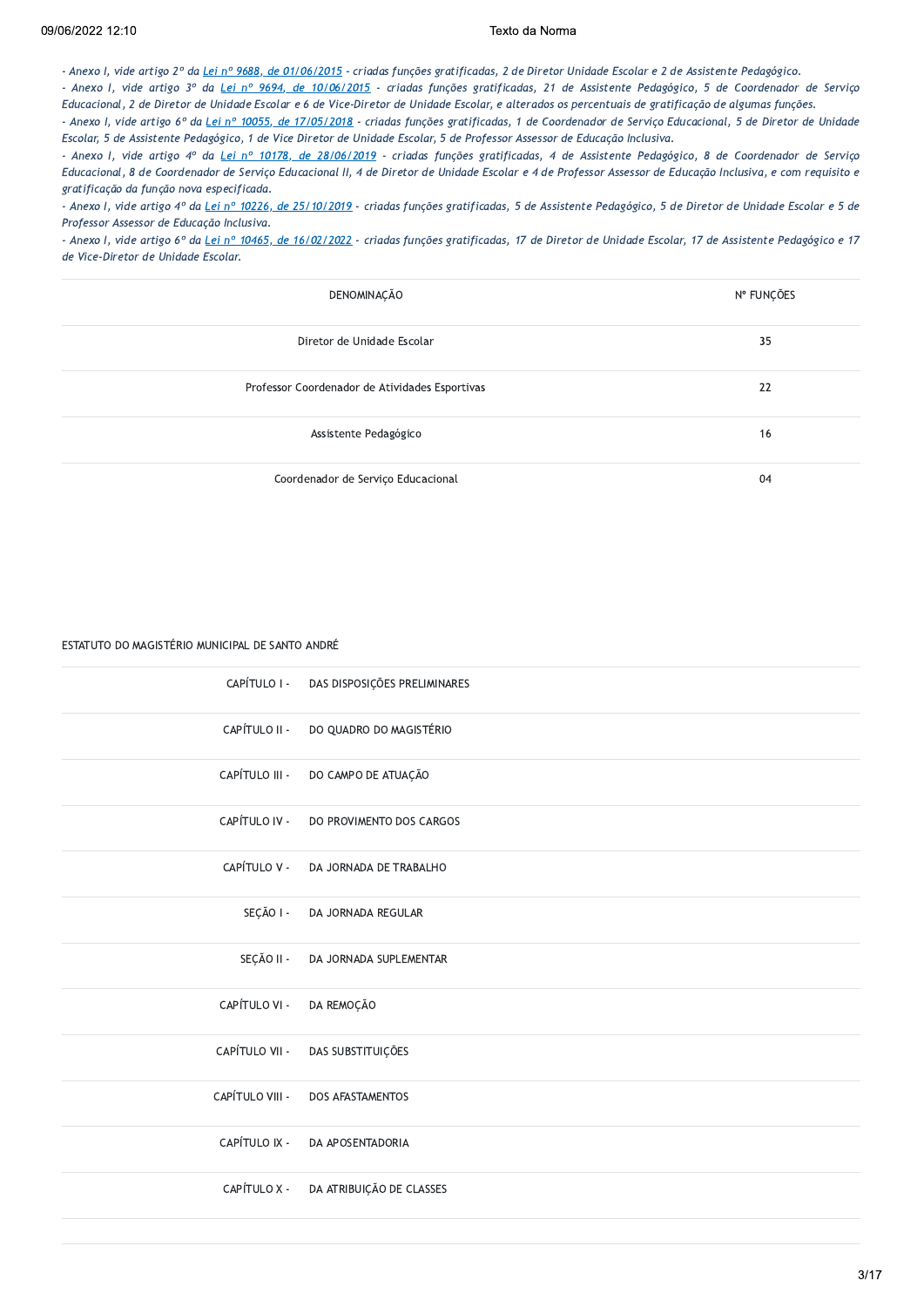| 06/2022 12:10 | Texto da Norma                                      |  |
|---------------|-----------------------------------------------------|--|
|               | CAPÍTULO XI - DA EVOLUÇÃO FUNCIONAL                 |  |
|               | CAPÍTULO XII - DA TABELA DOS PADRÕES DE VENCIMENTOS |  |
|               | CAPÍTULO XIII - DOS DIREITOS E DEVERES              |  |
|               | CAPÍTULO XIV - DAS DEMAIS VANTAGENS PECUNIÁRIAS     |  |
|               | CAPÍTULO XV - DA GESTÃO DEMOCRÁTICA                 |  |
|               | CAPÍTULO XVI - DAS DISPOSIÇÕES GERAIS E FINAIS      |  |
|               | CAPÍTULO XVII - DAS DISPOSIÇÕES TRANSITÓRIAS        |  |

#### ESTATUTO DO MAGISTÉRIO MUNICIPAL DE SANTO ANDRÉ

# CAPÍTULO I - DAS DISPOSIÇÕES PRELIMINARES CAPÍTULO I - DAS DISPOSIÇÕES PRELIMINAR<br>Artigo 1º - O presente Estatuto estrutura e<br>I - Lei de Diretrizes e Bases;<br>II - artigo 206, V, da Constituição Federal;<br>III - Lei Orgânica do Município.

Artigo 1º - O presente Estatuto estrutura e organiza o Magistério Público do Município de Santo André, nos termos das seguintes disposições legais:

II - artigo 206, V, da Constituição Federal;

III - Lei Orgânica do Município.

Artigo 2º - As disposições do presente Estatuto aplicam-se aos profissionais de ensino devidamente habilitados para o exercício da atividade educacional, que atuam no ensino regular bem como nos programas de atendimento escolar e comunitário mantidos pela Secretaria de Educação, Cultura e Esportes - $S.E.C.E.$ 

#### CAPÍTULO II - DO QUADRO DO MAGISTÉRIO

Artigo 3º - O Quadro do Magistério Municipal de Santo André é composto de cargos, funções docentes e gratificadas, a seguir:

I - Professor de Educação Infantil;

#### H Professor de Educação de Jovens e Adultos;

I - professor de Educação Infantil e Fundamental; (NR)

#### II - professor de Educação Fundamental; (NR)

- Incisos I e II com redação dada pela Lei nº 7602, de 23/12/1997.

- Vide artigo 1º do Decreto nº 16082, de 31/08/2010 - redenomina os cargos de "Professor de Educação Infantil e Fundamental" para "Professor de Educação Infantil e Ensino Fundamental" e de "Professor de Educação Fundamental" para "Professor de Ensino Fundamental".

III - Professor de Educação Especial;

IV - Professor de Educação Física.

Artigo 4º - Integram ainda o Quadro do Magistério Municipal de Santo André os servidores designados para o exercício das seguintes funções gratificadas:

I - Diretor de Unidade Escolar;

II - Professor Coordenador de Atividades Esportivas;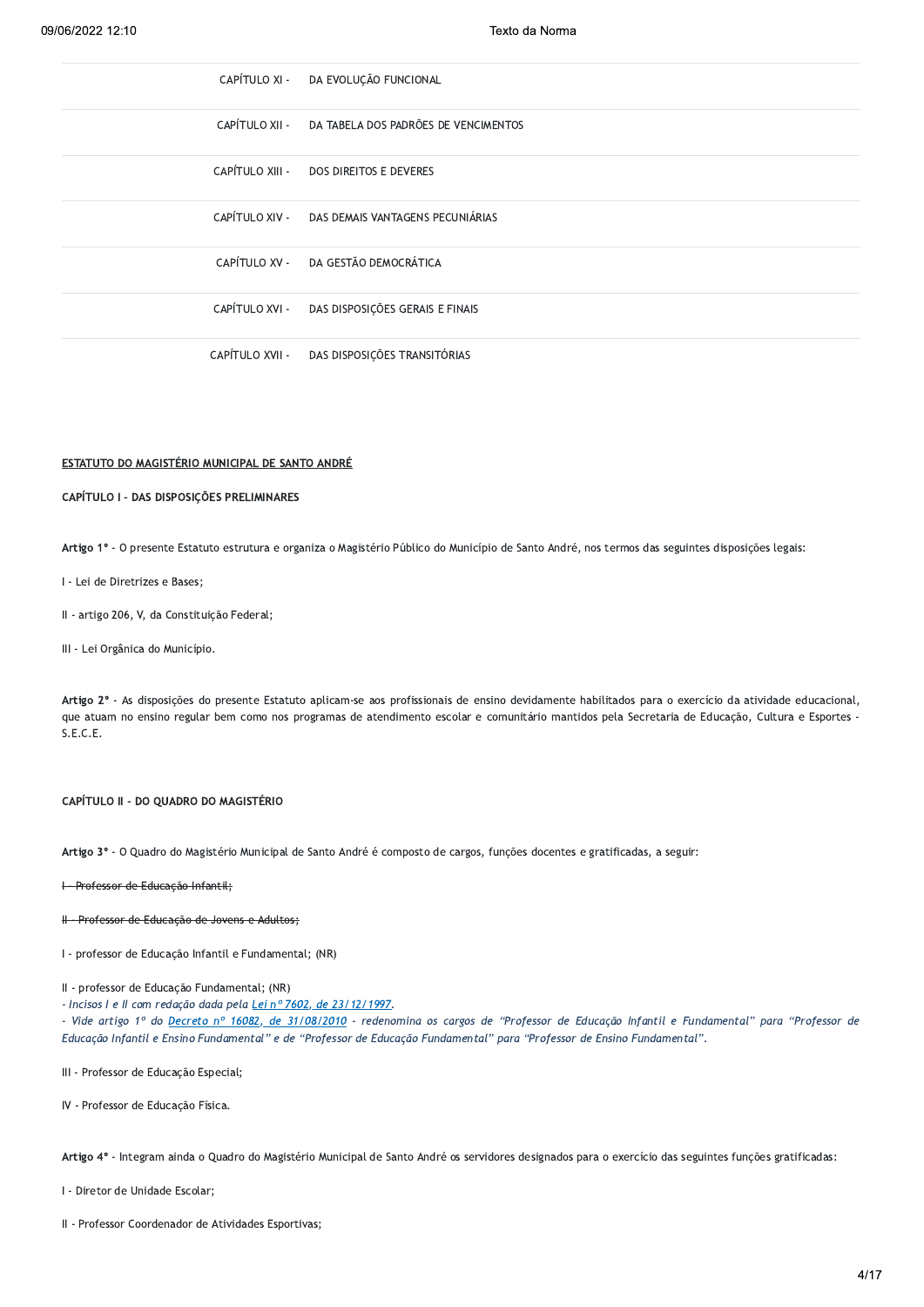- III Assistente Pedagógico;
- IV Coordenador de Serviço Educacional.

# CAPÍTULO III - DO CAMPO DE ATUAÇÃO

Artigo 5º - Ficam definidos os seguintes campos de atuação aos ocupantes de cargo ou de função do Quadro do Magistério Municipal:

I - Professor de Educação Infantil: ensino pré-escolar compreendidas as escolas de Educação Infantil;

Professor de Educação de Jovens e Adultos: alfabetização de jovens e adultos para pessoas que na idade própria não tiveram acesso ao ensine ₩ fundamental bem como na educação supletiva:

I - professor de Educação Infantil e Fundamental: ensino infantil e fundamental, compreendidas as Escolas de Educação Infantil e Fundamental; (NR)

II - professor de Educação Fundamental: ensino fundamental regular e supletivo; (NR) - Incisos I e II com redação dada pela Lei nº 7602, de 23/12/1997.

III - Professor de Educação Física:

a) ensino pré-escolar, de jovens e adultos, supletivo; b) programas comunitários de educação física organizados pela S.E.C.E.;

IV - Professor de Educação Especial:

- a) ensino pré-escolar, compreendidas as escolas de educação infantil e as creches;
- b) serviço de educação de jovens e adultos;
- c) atendimento de portadores de deficiência e do autista;

V - Diretor de Unidade Escolar: atividades referentes à coordenação administrativa e pedagógica junto às escolas de educação infantil do Município;

V - diretor de Unidade Escolar: atividades referentes à coordenação administrativa e pedagógica junto às escolas de educação infantil e fundamental do município. (NR)

- Inciso V com redação dada pela Lei nº 7602, de 23/12/1997.

VI - Assistente Pedagógico: tarefas relacionadas com o planejamento, assessoramento e acompanhamento das atividades educacionais, em todo o ensino mantido pelo Município;

VII - Professor Coordenador de Atividades Esportivas: coordenação administrativa e pedagógica das atividades relacionadas com a educação física desenvolvidas pela S.E.C.E;

VIII - Coordenador de Serviço Educacional: atividades referentes à coordenação administrativa, pedagógica e de planejamento de cada um dos serviços mantidos pelos Departamentos de Educação e de Esportes da S.E.C.E.

# CAPÍTULO IV - DO PROVIMENTO DOS CARGOS

Artigo 6º - O provimento dos cargos e funções constantes do Quadro do Magistério observará os requisitos fixados pela legislação municipal, bem como as exigências de habilitação e experiência a seguir discriminadas:

I - Professor de Educação Infantil:

a) habilitação específica de 2º grau para o magistério com especialização em pré escola ou b) licenciatura plena em pedagogia com especialização em pré escola;

I - Professor de Educação Infantil e Fundamental: (NR)

a) formação em licenciatura de graduação plena em curso Normal superior; (NR)

- b) formação em nível médio, na modalidade Normal. (NR)
- Inciso I com redação dada pela Lei nº 7891, de 15/09/1999.

- Inciso I com redação dada pela Lei nº 8153, de 28/12/2000 - mesma redação dada pela Lei nº 7891, de 15/09/1999, mas com a correção formal de que foi alterado o artigo 6º do Estatuto do Magistério Municipal.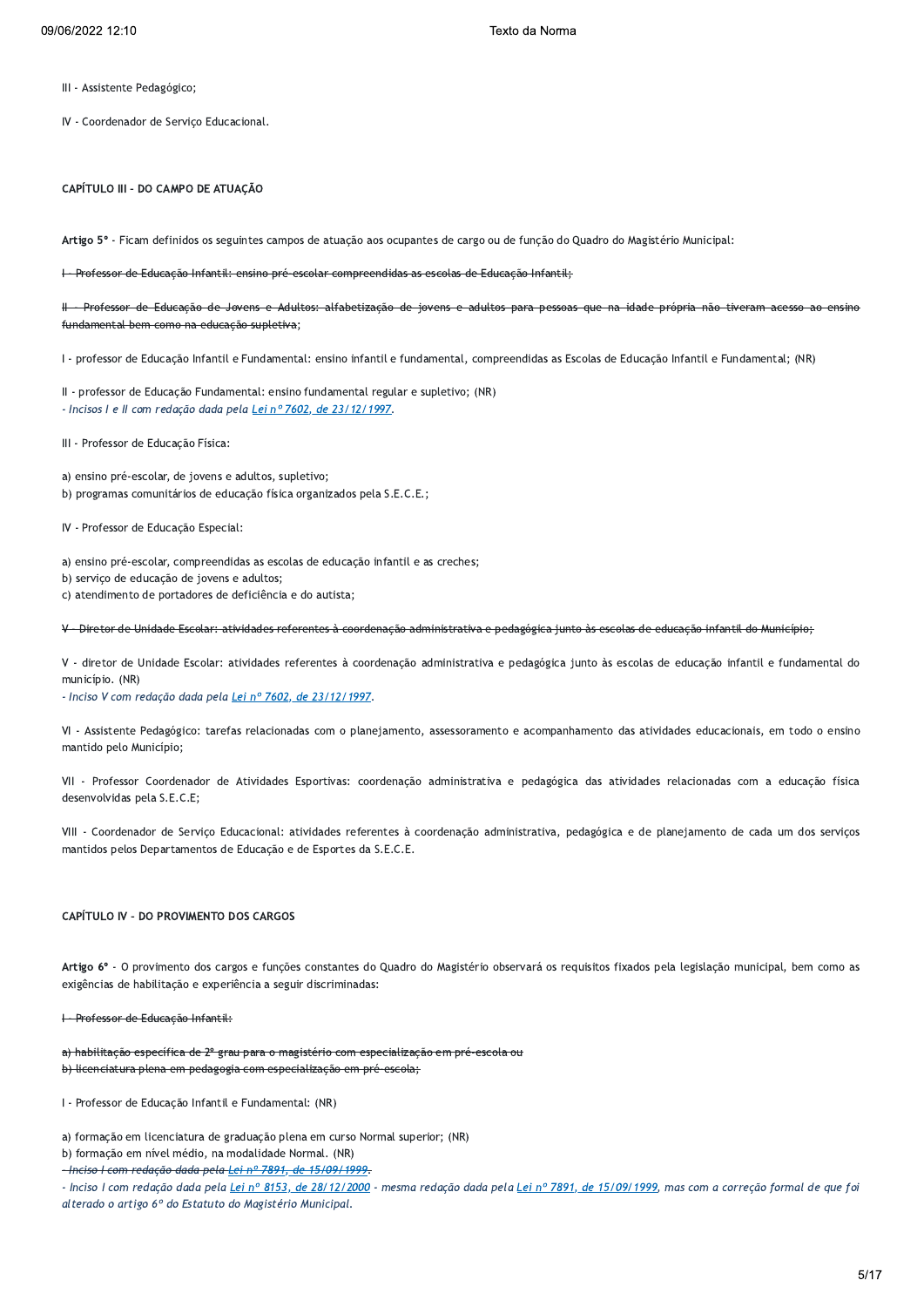06/2022 12:10<br>
II - Professor de Educação de Jovens e Adultos:<br>
a) habilitação específica de 2º grau para o magistério ou<br>
b) licenciatura plena em pedagogia;<br>
III - Professor de Educação Física: habilitação específica de 09/06/2022 12:10<br>
II - Professor de Educação de Jovens e Adultos:<br>
a) habilitação específica de 2º grau para o magistério ou<br>
b) licenciatura plena em pedagogia;<br>
III - Professor de Educação Física: habilitação específica 09/06/2022 12:10<br>
II - Professor de Educação de Jovens e<br>
a) habilitação específica de 2º grau par<br>
b) licenciatura plena em pedagogia;<br>
III - Professor de Educação Física: habil<br>
IV - Professor de Educação Especial: ha

II - Professor de Educação de Jovens e Adultos:<br>a) habilitação específica de 2º grau para o magistério ou<br>b) licenciatura plena em pedagogia;<br>III - Professor de Educação Física: habilitação específica de grau superior corr a) habilitação específica de 2º grau para o magistério ou<br>b) licenciatura plena em pedagogia;<br>III - Professor de Educação Física: habilitação específica de grau superior correspondente a licenciatura plena em educação físi III - Professor de Educação Física: habilitação específica de grau superior correspondente a licenciatura plena em educação física;<br>IV - Professor de Educação Especial: habilitação específica de grau superior correspondent III - Professor de Educação Física: habilitação específica de grau superior correspondently - Professor de Educação Especial: habilitação específica de grau superior correspondently - Professor de Educação Especial: habili IV - Professor de Educação Especial: habilitação esp<br>
Artigo 7º - Para as funções gratificadas de Direto<br>
através de portaria do Prefeito Municipal, profissio<br>
1 - portador de licenciatura plena em pedagogia;<br>
II - experiê

(dois) anos em docência.

Artigo 7° - Para as funções gratificadas de Diretor de Unidade Escolar serão escolhidos mediante eleição na forma a ser estabelecida em lei, designados<br>através de portaria do Prefeito Municipal, profissionais com os seguin I - portador de licenciatura plena em pedagogia;<br>II - experiência educacional anterior de 03 (três) anos na rede de ensino mantida pelo Poder Público Municipal de Santo André, dos quais, no mínimo, 02<br>(dois) anos em docênc II - experiência educacional anterior de 03 (três) anos na rede de ensino mantida pelo Poder Público Municipal de Santo André, dos quais, no mínimo, 02<br>(dois) anos em docência.<br>Artigo 8° - Para as funções gratificadas de P seguintes requisitos: Artigo 8° - Para as funções gratificadas de Professor Coordenador de Atividades Esportivas serão designados, me<br>os integrantes do Quadro do Magistério Municipal, selecionados pelo Departamento respectivo através de aval<br>se Artigo 8° - Para as funções gratificadas de Professor Coordenador de Atividades Esportivas serão designados, mediante portaria do Prefeito<br>os integrantes do Quadro do Magistério Municipal, selecionados pelo Departamento re

I - portador de habilitação específica de grau superior, correspondente a licenciatura plena em educação física;<br>II - experiência educacional anterior de 3 (três) anos na rede de ensino de Santo André, dos quais, no mínimo I - portador de habilitação específica de grau superior, correspondente a licenciatura plena em educação física;<br>II - experiência educacional anterior de 3 (três) anos na rede de ensino de Santo André, dos quais, no mínimo

II - experiência educacional anterior de 3 (três) and<br>
Artigo 9º - Para as funções gratificadas de Assisten<br>
do Magistério Municipal, selecionados pelo Departa<br>
I - portador de licenciatura plena;<br>
II - experiência educaci Artigo 9º - Para as funções gratificadas de Assistente Pedagógico serão designados, mediante portaria do Prefeito Municipal, dentre os integ<br>do Magistério Municipal, selecionados pelo Departamento respectivo através de ava I - experiência educacional anterior de 03 (três) anos na rede de ensino de Santo André, dos quais, no mínimo, 02 (dois) anos de docência.<br>Artigo 10 - Para as funções gratificadas de Coordenador de Serviço Educacional serã I - experiência educacional anterior de 03 (três) anos na rede de ensino de Santo André, dos quais, no mínimo, 02 (dois) anos de docência.<br>Artigo 10 - Para as funções gratificadas de Coordenador de Serviço Educacional serã seguintes requisitos: Artigo 10 - Para as funções gratificadas de Coor<br>integrantes do Quadro do Magistério Municipal, sel<br>seguintes requisitos:<br><br><br><br><br><br><br><br><br>I - experiência educacional mínima de 03 (três) an<br>Artigo 11 - Os cargos mencionados no arti Artigo 10 - Para as funções gratificadas de Coordenador de Serviço Educacional serão designados<br>integrantes do Quadro do Magistério Municipal, selecionados pelo Departamento respectivo, através c<br>seguintes requisitos:<br>|- p

I - portador de licenciatura plena;<br>II - experiência educacional mínima de 03 (três) anos na rede municipal de educação de Santo André.<br>Artigo 11 - Os cargos mencionados no artigo 3º serão providos mediante prévia aprovaçã l - portador de licenciatura plena;<br>
II - experiência educacional mínima de 03 (três) anos r<br> **Artigo 11** - Os cargos mencionados no artigo 3º serão p<br>
pela Secretaria de Educação, Cultura e Esportes.<br> **CAPÍTULO V - DA JOR** 

# CAPÍTULO V - DA JORNADA DE TRABALHO

#### SECÃO I - DA JORNADA REGULAR

- Artigos 12 ao 15, vide § 2º do artigo 1º e Anexo II da Lei nº 7494, de 30/06/1997, em vigor até as condições de seu artigo 8º - jornadas de trabalho de professores reduzidas.

- Artigos 12 ao 15, vide artigo 8º da Lei nº 7494, de 30/06/1997 - condição de revogação da Lei nº 7494 alcançada em 01/01/2001, com retorno da jornada de trabalho anterior.

- Artigos 12 e 13, vide artigos 1º ao 3º da Lei nº 8103, de 21/09/2000 - jornadas de trabalho de cargos e funções de Professor de Educação Infantil e Fundamental e de Professor de Educação Fundamental alteradas.

: Artigos 12 ao 15, vide artigo 8º da <u>Lei nº 7494, de 30/06/1997</u> - condição de revogação da Lei nº 7494 alcançada em 01/01/2001, com retorno da jorn<br>de trabalho anterior.<br>- Artigos 12 e 13, vide artigos 1º ao 3º da <u>Lei </u> - Artigos 12 e 13, vide artigos 1º ao 3º da <u>Lei nº 8103, de 21/09/2000</u> - jorne<br>Fundamental e de Professor de Educação Fundamental alteradas.<br>Artigo 12 - Os ocupantes de cargos e funções de Professor de Educação Infantil Artigo 12 – Os ocupantes de cargos e funções de Professor de Educação Infantil ficam sujeitos a jornada de trabalho de 24 (vinte e quatro) horas, sendo:<br>1 – 20 (vinte) horas semanais dedicadas à ministração de aula e<br>1 – 0 Artigo 12 – Os ocupantes de cargos e funções de Professor de Educação Infantil ficam sujeitos a jornada e<br>
1 – 20 (vinte) horas semanais dedicadas à ministração de aula e<br>
1 – 04 (quatro) horas destinadas às atividades de | −20 (vinte) horas semanais dedicadas à ministração de aula e<br>|| − 04 (quatro) horas destinadas às atividades de planejamento, preparação de aulas e de material didático-pedagógico, participação em cu<br>atualização e capac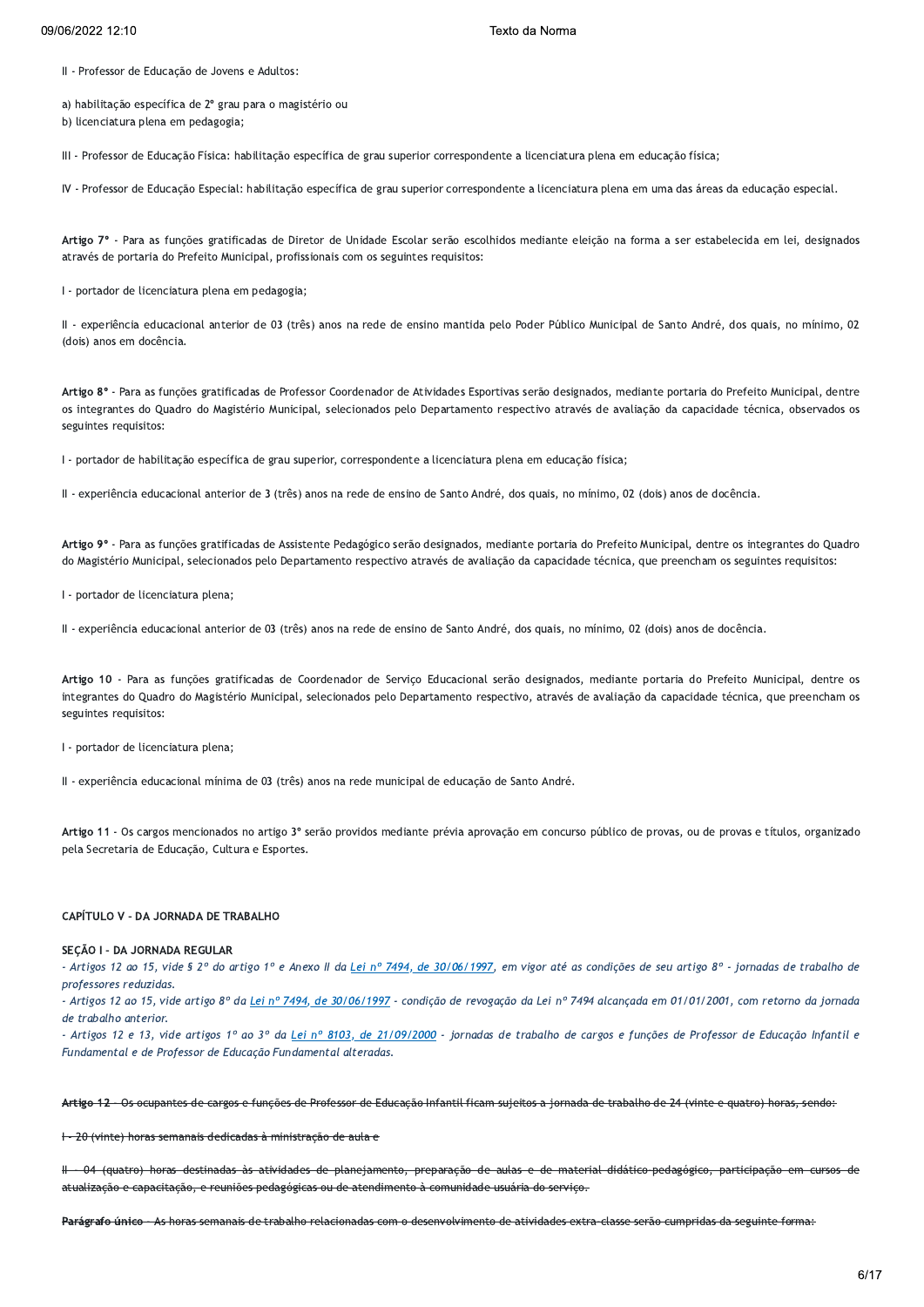1 50% (cinquenta por cento) em local e horário de livre escolha do professo

#### <del>. 50% (cinqüenta por cento) em local e horário a serem estabelecidos pelo Departamento de Educação.</del>  $#$

Artigo 12 - Os ocupantes de cargos e funções de Professor de Educação Infantil e Ensino Fundamental ficam sujeitos a jornada de trabalho flexível entre 20 (vinte) e 40 (quarenta) horas semanais, atendido o disposto na legislação pertinente. (NR)

§ 1º - Os professores em efetivo exercício que atuarem com carga horária de 30 (trinta) horas semanais, terão como distribuição da carga horária 25 (vinte e cinco) horas que serão trabalhadas na docência e 5 (cinco) horas no desenvolvimento de atividades extra-classe. (NR)

§ 2º - As horas semanais de atividades extra-classe serão cumpridas da seguinte forma: (NR)

I - 2 (duas) horas em local e horário de livre escolha do professor, para planejamento e organização individual de seu trabalho; (NR)

II - 3 (três) horas em local e horário a serem estabelecidos pelo Departamento de Educação, para planejamento junto ao grupo docente da unidade escolar.  $(NR)$ 

§ 3º - Os professores em efetivo exercício que atuarem com carga horária de 24 (vinte e quatro) horas semanais, terão como distribuição da carga horária 20 (vinte) horas que serão trabalhadas na docência e 4 (quatro) horas no desenvolvimento de atividades extra-classe. (NR)

§ 4º - As horas semanais de atividades extra-classe serão cumpridas da seguinte forma: (NR)

I - 2 (duas) horas em local e horário de livre escolha do professor, para planejamento e organização individual de seu trabalho; (NR)

II - 2 (duas) horas em local e horário a serem estabelecidos pelo Departamento de Educação, para planejamento junto ao grupo docente da unidade escolar.  $(NR)$ 

§ 5º - A carga horária de cada professor será estipulada levando em consideração a modalidade de ensino ministrada, a necessidade da Secretaria de Educação e Formação Profissional e o disposto na Lei de Diretrizes e Bases da Educação Nacional. (NR) - Artigo 12 com redação dada pela Lei nº 9196, de 16/12/2009.

Artigo 13 - Os ocupantes de cargos e funções de Professor de Educação de Jovens e Adultos ficam sujeitos a jornada de trabalho de 20 (vinte) horas semanais, das quais:

15 (quinze) horas semanais dedicadas à ministração de aulas;  $\leftarrow$ 

. <del>05 (cinco) horas semanais destinadas às atividades de planejamento, preparação de aulas e de material didático-pedagógico, participação em</del> atualização e capacitação, e reuniões pedagógicas ou de atendimento à comunidade usuária do serviço.

Parágrafo único - As horas semanais de trabalho relacionadas com o desenvolvimento de atividades extra-classe serão cumpridas em local e horário a serem estabelecidos pelo Departamento de Educação.

Artigo 13 - Os professores de educação de jovens e adultos em efetivo exercício terão carga horária de 20 (vinte) horas semanais, sendo que 15 (quinze) horas serão trabalhadas na docência e 5 (cinco) horas no desenvolvimento de atividades extra-classe. (NR)

Parágrafo único - As 5 (cinco) horas de atividades extra-classe deverão ser realizadas de forma a contemplar 1 (uma) hora de planejamento diário, juntamente com o grupo da mesma modalidade de ensino da unidade escolar. (NR) - Artigo 13 com redação dada pela Lei nº 9196, de 16/12/2009.

Artigo 13-A - Os professores subordinados à Secretaria de Educação e Formação Profissional que, porventura, incorrerem na situação de readaptação funcional não terão sua jornada de trabalho regular alterada, permanecendo com a carga horária semanal vigente na data da readaptação. (NR) - Artigo 13-A acrescido pela Lei nº 9196, de 16/12/2009

Artigo 14 - Os ocupantes de cargos e funções de Professor de Educação Especial ficam sujeitos a jornada de trabalho de 40 (quarenta) horas semanais, sendo:

I - 32 (trinta e duas) horas semanais dedicadas a:

a) ministração de aula aos alunos portadores de deficiência, devidamente matriculados na rede pública municipal e

b) orientação pedagógica específica aos seus respectivos professores;

II - 08 (oito) horas semanais destinadas às atividades de planejamento, participação em cursos de atualização e capacitação, e reuniões pedagógicas e de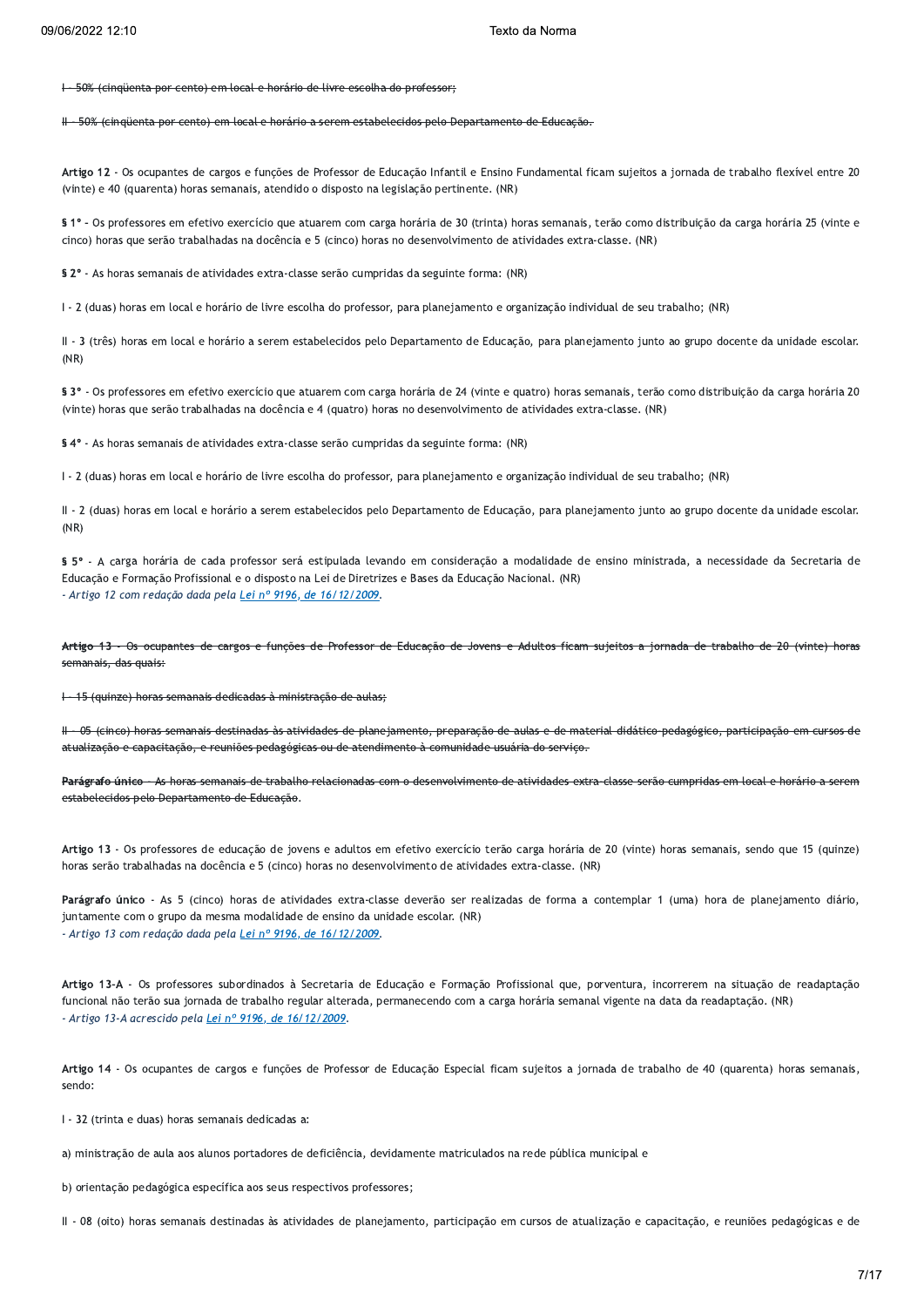atendimento à comunidade usuária do serviço.

Texto da Norma<br>
atendimento à comunidade usuária do serviço.<br>
Parágrafo único - As horas semanais de trabalho relacionadas com o desenvolvimento de atividades extra-classe serão cumpridas em local e horário a serem<br>
estabe estabelecidos pelo Departamento de Educação.

Artigo 15 - Os ocupantes de cargos e funções de Professor de Educação Física ficam sujeitos a jornada de trabalho de 20 (vinte) horas semanais, das quais:

16 (dezesseis) horas semanais dedicadas à ministração de aulas e

H - 04 (quatro) horas semanais destinadas às atividades de planejamento, preparação de aulas e de material didático-pedagógico, participação em cursos de atualização e capacitação, e reuniões pedagógicas ou de atendimento à comunidade usuária do serviço.

estabelecidos pelo Departamento de Esportes.

<del>1 - 16 (dezesseis) horas semanais dedicadas à ministração de aulas e<br>
11 - 04 (quatro) horas semanais destinadas às atividades de planejamento, preparação de aulas e de material didático pedagógico, participação em cursos</del> Artigo 15 - Os ocupantes de cargos e funções de Professor de Educação Física ficam sujeitos a jornada de trabalho flexível entre 20 (vinte) e 40 (quarenta) horas semanais, atendido o disposto na legislação pertinente. (NR)

§ 1º - Os professores em efetivo exercício que atuarem com carga horária de 30 (trinta) horas semanais, terão como distribuição da carga horária 25 (vinte e cinco) horas que serão trabalhadas na docência e 5 (cinco) horas no desenvolvimento de atividades extra-classe. (NR)

§ 2º - As horas semanais de atividades extra-classe serão cumpridas da seguinte forma: (NR)

I - 2 (duas) horas em local e horário de livre escolha do professor, para planejamento e organização individual de seu trabalho; (NR)

II - 3 (três) horas em local e horário a serem estabelecidos pelo Departamento de Esportes. (NR)

§ 3º - Os professores em efetivo exercício que atuarem com carga horária de 24 (vinte e quatro) horas semanais, terão como distribuição da carga horária 20 (vinte) horas que serão trabalhadas na docência e 4 (quatro) horas no desenvolvimento de atividades extra-classe. (NR)

§ 4º - As horas semanais de atividades extra-classe serão cumpridas da seguinte forma: (NR)

I - 2 (duas) horas em local e horário de livre escolha do professor, para planejamento e organização individual de seu trabalho; (NR)

II - 2 (duas) horas destinadas às atividades de planejamento, preparação em cursos de atualização e capacitação, reuniões pedagógicas ou de atendimento à comunidade usuária do serviço, cumpridas em local e horário estabelecidos pelo Departamento de Esportes. (NR) - Artigo 15 com redação dada pela Lei nº 9196, de 16/12/2009, alterada pela Lei nº 9413, de 04/07/2012.

Artigo 15-A - Os professores subordinados à Secretaria de Cultura, Esporte, Lazer e Turismo que, porventura, incorrerem na situação de readaptação funcional não terão sua jornada de trabalho regular alterada, permanecendo com a carga horária semanal vigente na data da readaptação. (NR) - Artigo 15-A acrescido pela Lei nº 9196, de 16/12/2009, alterada pela Lei nº 9413, de 14/07/2012.

Artigo 16 - Os integrantes do Quadro do Magistério Municipal ocupantes de função gratificada ficam sujeitos a jornada semanal de trabalho de 40 (quarenta) horas.

Artigo 17 - Para efeito de cálculo da remuneração mensal dos integrantes do Quadro do Magistério Municipal, o período de 01 (um) mês será considerado como de 05 (cinco) semanas.

horas.<br>Artigo 17 - Para efeito de cálculo da remuneração mensal dos integrantes do Quadro do Magistério Municipal, o período de 01 (um) mês será considerado<br>como de 05 (cinco) semanas.<br>Parágrafo único - A remuneração mensa demais retenções serão proporcionais ao rendimento total do servidor. (NR)

- Parágrafo único acrescido pela Lei nº 9196, de 16/12/2009.

# SECÃO II - DA JORNADA SUPLEMENTAR

Artigo 18 - Fica facultado aos Professores de Educação de Jovens e Adultos, bem como de Educação Física, exercer carga suplementar de jornada além das horas semanais de trabalho, até o limite de 20 (vinte) horas semanais.

Artigo 19 - Fica facultado aos Professores de Educação Infantil exercer carga suplementar de jornada além das horas semanais de trabalho, 16 (dezesseis) horas semanais.

Artigo 19 - Fica facultada aos professores de educação infantil e ensino fundamental a suplementação de jornada de trabalho de forma que a jornada não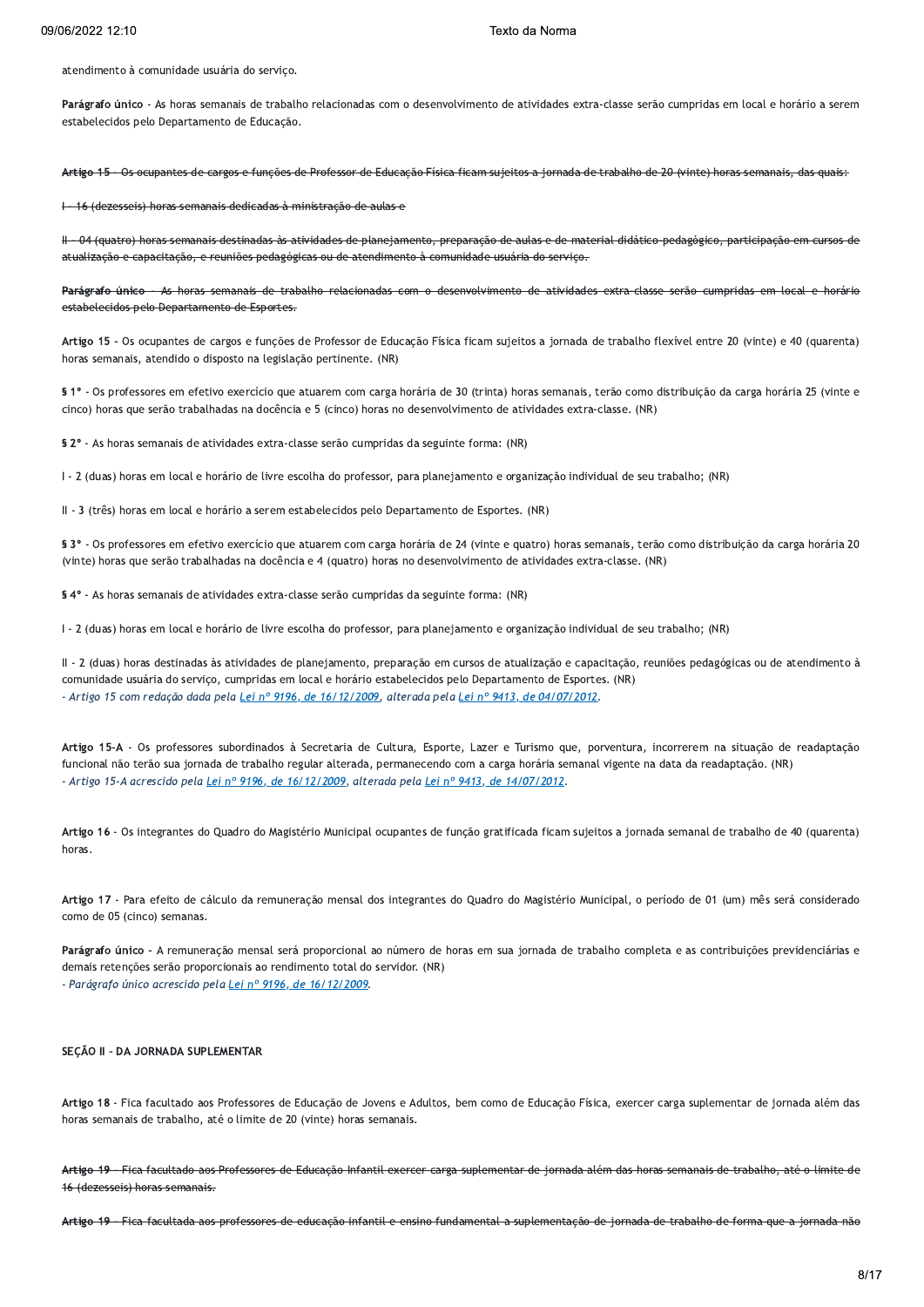#### ultrapasse 40 (quarenta) horas semanais. (NR)

Parágrafo único Para os(as) professores(as) que exercem 2 (dois) cargos, a jornada total não poderá ultrapassar 60 (sessenta) horas semanais. (NR) <del>- Artigo 19 com redação dada pela <u>Lei nº 9196, de 16/12/2009</u>.</del>

Artigo 19 - Fica facultada aos professores de educação infantil, ensino fundamental e educação física a suplementação de jornada regular de trabalho de forma que a jornada total não ultrapasse 40 (quarenta) horas semanais. (NR) - Artigo 19 com redação dada pela Lei nº 9196, de 16/12/2009, alterada pela Lei nº 9413, de 04/07/2012.

Artigo 20 - A distribuição da carga suplementar de trabalho realizar-se-á de acordo com processo classificatório e se destina a suprir as necessidades de serviço relacionadas com a vacância, impedimentos ou afastamentos de seus titulares.

Artigo 20 - A distribuição da carga suplementar de trabalho realizar-se-á de acordo com processo classificatório e se destina a suprir as necessidades de serviço relacionadas ao contra-turno, vacância, impedimento ou afastamentos dos titulares de classes. (NR) - Artigo 20, "caput", com redação dada pela Lei nº 9196, de 16/12/2009.

§ 1º - O valor de cada aula que integra a carga suplementar de trabalho referida no "caput" será calculado com base no valor do padrão de vencimento onde esteja enquadrado o docente que vier a ministrá-la.

§ 2º - Para o processo classificatório, considerar-se-á o tempo de serviço prestado em atividade educacional no Magistério Público Municipal de Santo André sob o regime de 40 (quarenta) horas semanais.

# CAPÍTULO VI - DA REMOÇÃO

Artigo 21 - A remoção dos ocupantes de cargo docente do Quadro do Magistério Municipal processar-se-á anualmente mediante:

I - permuta;

II - concurso de títulos e tempo de serviço.

Artigo 22 - A remoção precederá o provimento inicial de cargos docentes do Quadro do Magistério Municipal, de forma que os cargos vagos a serem providos mediante concurso público compor-se-ão daqueles remanescentes de remoção.

Artigo 23 - A remoção por permuta processar-se-á por ato do Secretário de Educação, Cultura e Esportes, mediante requerimento de docentes estatutários que ocupem cargo da mesma denominação e de lotação em unidades escolares distintas.

Parágrafo único - Fica vedada a remoção por permuta nos casos em que um dos requerentes de permuta enquadrar-se nas seguintes situações:

I - exercer cargo em comissão, função gratificada ou estar afastado a qualquer título;

II - encontrar-se a menos de 03 (três) anos da data em que completar tempo necessário à passagem para a inatividade.

Artigo 24 - A remoção por títulos e tempo de serviço realizar-se-á por ato do Secretário de Educação, Cultura e Esportes de acordo com a classificação dos docentes lotados nas unidades escolares do Município.

Parágrafo único - A Secretaria de Educação, Cultura e Esportes definirá normas complementares bem como regulamentará a matéria do presente capítulo.

# CAPÍTULO VII - DAS SUBSTITUIÇÕES

Artigo 25 - Ocorrerá substituição durante o impedimento ou afastamento temporário do titular do cargo, desde que exerça atividade cuja interrupção cause prejuízo ao desenvolvimento do processo educacional ou à prestação de serviços à comunidade.

Parágrafo único - Em se tratando de substituições de caráter temporário, fica facultado utilizar-se das disposições referentes à jornada suplementar.

Artigo 26 - Fica autorizada a Prefeitura Municipal a, através da Secretaria de Educação, Cultura e Esportes, realizar contratação temporária de excepcional interesse público para prover provisoriamente cargos, mediante substituição, por prazo máximo de 01 (um) ano, observados os requisitos dos respectivos cargos.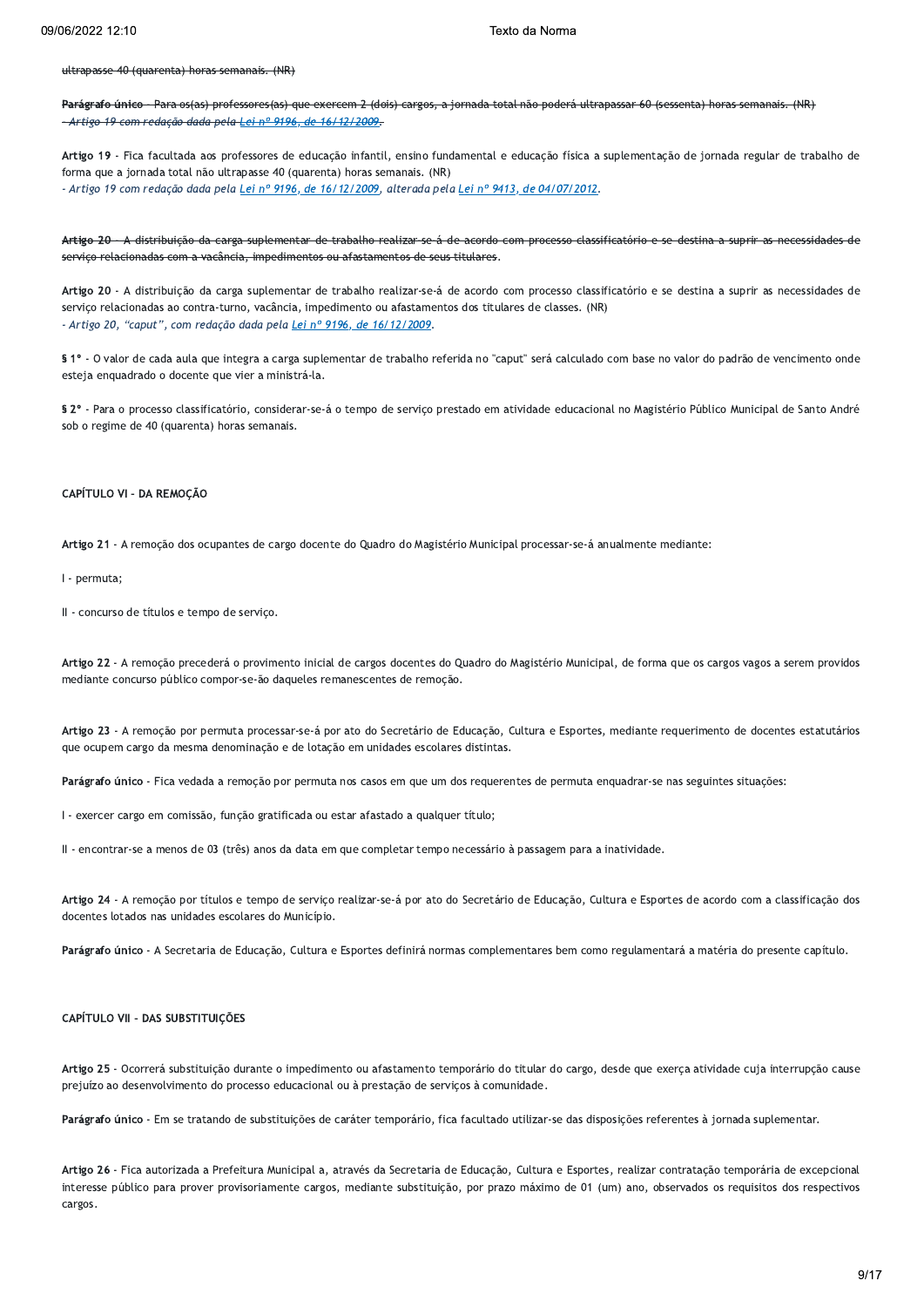§ 1º - Os substitutos deverão ser chamados, obrigatoriamente, entre os excedentes aprovados em concurso público, obedecendo a ordem de classificação no respectivo concurso, para provimento de cargos da mesma denominação do cargo ou função ocupado pelo substituído.

§ 2º - Os ocupantes de função gratificada serão substituídos de acordo com critérios estabelecidos pela SECE, ressalvadas as funções preenchidas mediante eleição e aprovação do respectivo Conselho de Escola.

# **CAPÍTULO VIII - DOS AFASTAMENTOS**

Artigo 27 - Conceder-se-ão ao integrante do Quadro do Magistério Municipal de Santo André as licenças e afastamentos previstos no Estatuto dos Servidores Públicos Municipais e, de acordo com os interesses e necessidades da Administração Municipal, as seguintes licenças ou afastamentos, com ou sem prejuízo de vencimentos e demais vantagens inerentes ao cargo ou função, para:

I - prover cargo em comissão;

II - exercer atividades correlatas em cargos ou funções, inclusive as gratificadas, previstas nas unidades ou órgãos da SECE, bem como do Conselho Municipal de Educação:

III freqüentar cursos de pós graduação para obtenção do título de mestre ou doutor por no máximo 24 (vinte e quatro) meses, com prejuízo de vencimentos e salários:

III - freqüentar cursos de pós-graduação stricto sensu nas áreas afins da Educação para obtenção do título de mestre ou doutor, por 24 (vinte e quatro) meses para Mestrado e 48 (quarenta e oito) meses para Doutorado; (NR) - Inciso III com redação dada pela Lei nº 9692, de 08/06/2015.

IV - exercer por prazo determinado atividades em órgãos ou entidades da União, dos Estados, Municípios, bem como em autarquias e fundações mantidas pelo Município de Santo André.

Parágrafo único - Lei específica disciplinará os critérios para o seu deferimento.

# CAPÍTULO IX - DA APOSENTADORIA

Artigo 28 O integrante do Quadro do Magistério Municipal será aposentado, voluntariamente, de acordo com as disposições previstas nas normas constitucionais e legislação municipal, por efetivo exercício em funções de magistério:

aos 30 (trinta) anos de efetivo exercício, se professor;

H - aos 25 (vinte e cinco) anos, se professora.

Parágrafo único Para efeitos de aposentadoria, consideram-se funções de magistério as atividades relacionadas com a docência, administração, coordenação, orientação, planejamento e assessoramento na área do ensino mantido pela Secretaria de Educação, Cultura e Esportes.

Artigo 29 - Os proventos dos servidores abrangidos pelo presente estatuto serão calculados de acordo com a jornada de trabalho a que estiveram sujeitos nos últimos 36 (trinta e seis) meses anteriores à data do pedido de aposentadoria.

Artigo 30 - Para efeito do cálculo dos proventos, considerar-se-ão as horas referentes à carga suplementar de trabalho e a jornada de trabalho cumprida pelo ocupante de função gratificada.

Artigo 31 - Fica facultado o direito de opção pelo cálculo dos proventos com base na jornada de 1/72 (um, setenta e dois avos) para cada mês em que, durante quaisquer 72 (setenta e dois) meses, contínuos ou não, tenha exercido jornada semanal de trabalho superior àquelas fixadas para:

I Professor de Educação Infantil;

H - Professor de Educação de Jovens e Adultos:

III - Professor de Educação Física. - Artigos 28 ao 31 revogados pela Lei nº 8703, de 22/12/2004.

CAPÍTULO X - DA ATRIBUIÇÃO DE CLASSES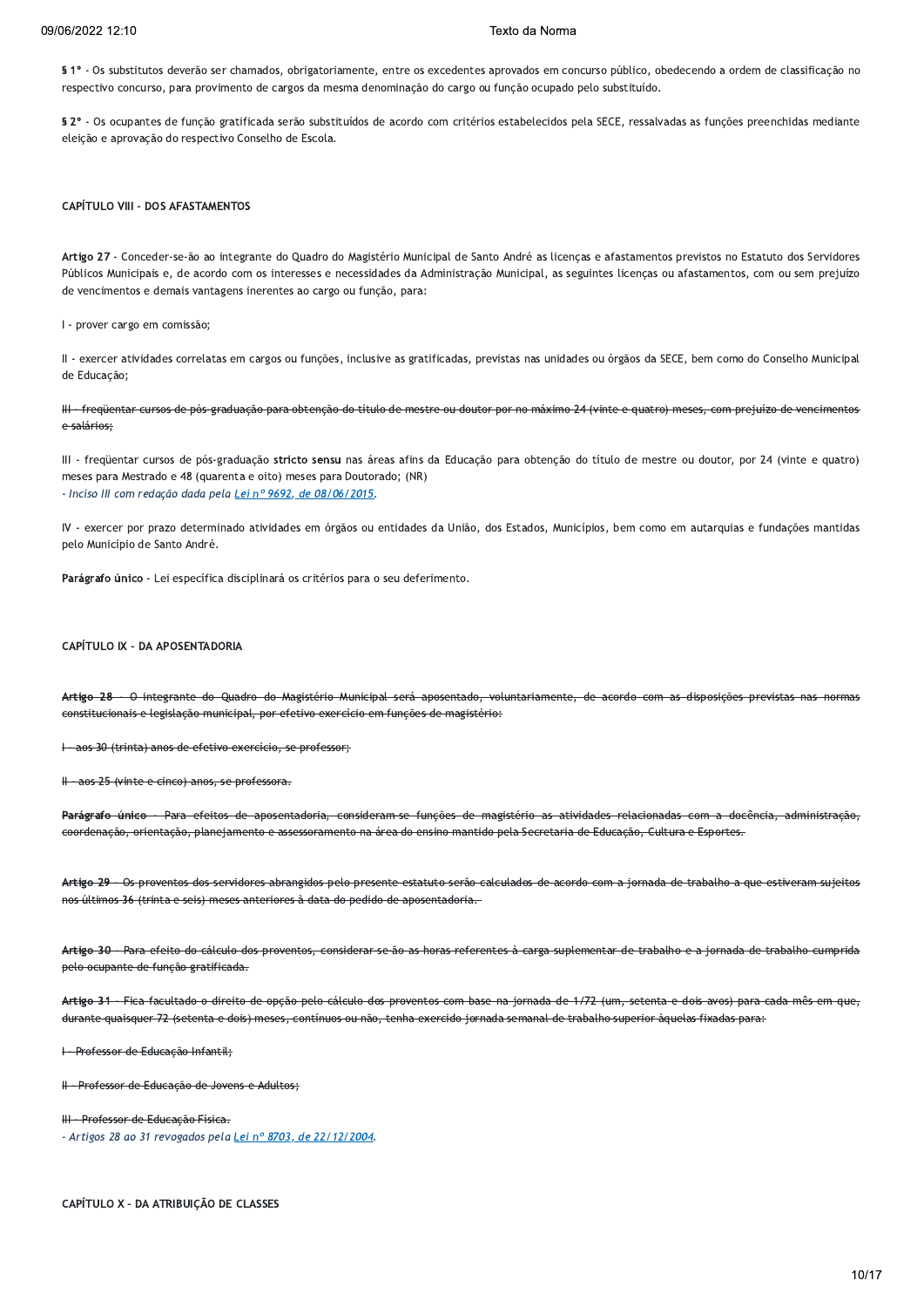Artigo 32 - Para efeitos de atribuição de classes e aulas os docentes estatutários do mesmo campo de atuação serão classificados de acordo com:

I - títulos:

a) comprovante de aprovação em concurso público para o provimento do cargo ocupado pelo docente;

b) grau de mestre ou doutor;

c) diplomas de graduação correspondentes às licenciaturas plena e de curta duração:

d) certificados de participação em cursos de aperfeiçoamento com carga horária mínima de 180 (cento e oitenta) horas;

e) certificados de participação em cursos de especialização com carga horária mínima de 360 (trezentas e sessenta) horas.

f) certificados de participação em congressos afins, de entidades regulamentadas junto aos órgãos estaduais e federais;

Il - tempo de servico prestado em funcões de magistério junto à rede municipal de Santo André.

Parágrafo único - Os docentes contratados pelo regime da Consolidação das Leis do Trabalho serão classificados em lista separada, observados os mesmos critérios definidos no presente capítulo, e atribuir-se-lhe-ão as classes ou aulas remanescentes da escolha feita pelos ocupantes de cargo.

Artigo 33 - Para efeitos da classificação de que trata o presente capítulo considerar-se-á o tempo de serviço prestado na unidade escolar quando se tratar de docente que atua na pré-escola.

Artigo 34 - A SECE expedirá normas complementares necessárias ao cumprimento do disposto neste capítulo, estabelecendo inclusive as ponderações quanto aos títulos, bem como ao tempo de serviço.

Artigo 35 - A atribuição de classes relacionadas com o atendimento escolar de Jovens e Adultos, bem como das aulas ou atividades de Educação Física desenvolvidas por integrantes do Quadro do Magistério Municipal em programas comunitários, obedecerão igualmente aos princípios e critérios fixados neste capítulo.

# CAPÍTULO XI - DA EVOLUÇÃO FUNCIONAL

Artigo 36 - Evolução funcional é a passagem de padrão de vencimentos mais elevado ao integrante do Quadro do Magistério Municipal em decorrência de títulos, habilitação e avaliação do desempenho.

Artigo 37 - A evolução funcional decorrente de título ou habilitação realizar-se-á da seguinte forma:

I - aos cargos ou funções de Professor de Educação Infantil ou de Educação de Jovens e Adultos:

a) quando portador de habilitação de grau superior correspondente à licenciatura de 1º grau fará jus a progressão de 2 (dois) padrões de vencimentos;

b) quando portador de habilitação de grau superior correspondente a licenciatura plena fará jus a progressão de 04 (quatro) padrões de vencimentos;

c) quando portador de certificado de conclusão de curso de aperfeicoamento com carga horária de, no mínimo, 180 (cento e oitenta) horas e/ou de cursos de especialização, com carga horária de, no mínimo, 360 (trezentas e sessenta) horas, na área da educação, fará jus a progressão de, respectivamente, 01 (um) e 02 (dois) padrões de vencimentos;

d) quando portador de título de mestre ou doutor, conferido de acordo com a legislação federal aplicável à matéria, fará jus, respectivamente, a progressão de 05 (cinco) e 10 (dez) padrões de vencimentos;

II - aos cargos e funcões de Professor de Educação Física ou Professor de Educação Especial:

a) quando portador de certificado de conclusão de cursos de aperfeiçoamento com carga horária de, no mínimo, 180 (cento e oitenta) horas e/ou especialização, com carga horária de no mínimo 360 (trezentos e sessenta) horas, na área da educação, fará jus a progressão de, respectivamente, 01 (um) e 02 (dois) padrões de vencimentos;

b) quando portador do título de mestre ou doutor, conferido de acordo com a legislação federal aplicável à matéria, fará jus, respectivamente, a progressão de 05 (cinco) e 10 (dez) padrões de vencimentos.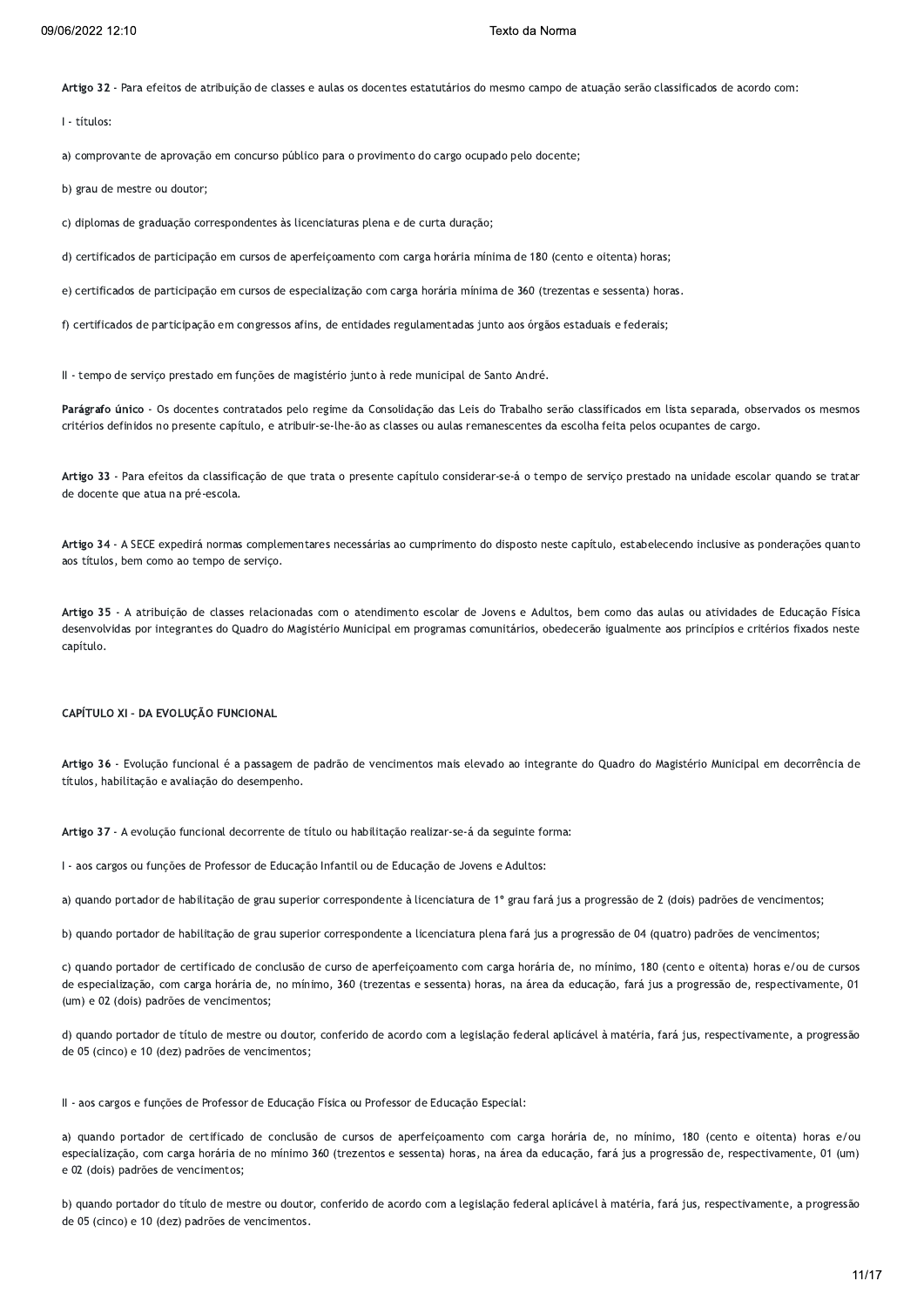Parágrafo único - A evolução funcional referida na alínea "c" do inciso I e na alínea "a" do inciso II deste artigo limitar-se-á, no máximo, a 02 (dois) cursos de aperfeiçoamento ou especialização.

Artigo 38 - A avaliação do desempenho do integrante do Quadro do Magistério Municipal, baseada na eficiência, na dedicação ao serviço e no cumprimento dos deveres fixados pelo artigo 41 do presente estatuto, bem como por outras normas disciplinares da legislação municipal, será realizada pelo Departamento respectivo da SECE, nos termos do que dispuser o regulamento.

#### CAPÍTULO XII - DA TABELA DOS PADRÕES DE VENCIMENTOS

Artigo 39 - Ficam definidos 20 (vinte) padrões de vencimentos para os integrantes do Quadro do Magistério Municipal, fixados nos valores constantes na Tabela de Padrões de Vencimentos - Quadro do Magistério, Anexo "l", parte integrante do presente estatuto.

#### **CAPÍTULO XIII - DOS DIREITOS E DEVERES**

Artigo 40 - Constituem-se direitos do integrante do Quadro do Magistério do Município de Santo André:

I - ter ao seu alcance informações educacionais, bibliográficas, material didático e outros instrumentos, bem como contar com assistência técnica que auxilie e estimule a melhoria de seu desempenho profissional e a ampliação de seus conhecimentos:

II - ter assegurada a oportunidade de fregüentar cursos de formação, atualização e especialização profissional, a critério da Administração;

III - dispor, no ambiente de trabalho, de instalações e material técnico-pedagógico suficientes e adequados, para que possa exercer com eficiência e eficácia suas funcões:

IV - ter liberdade de escolha e de utilização de materiais, de procedimentos didáticos e de instrumentos de avaliação do processo ensino-aprendizagem, objetivando alcançar o respeito à pessoa humana e o preparo do aluno para o exercício da cidadania;

V - receber auxílio para a publicação de trabalho e livros didáticos ou técnico-científicos, quando for da conveniência da Administração;

VI - ter assegurada igualdade de tratamento técnico-pedagógico independente de ser ocupante de cargo ou de função;

VII - receber, através dos serviços especializados de educação, assistência ao exercício profissional;

VIII - votar e ser votado nas eleições para o Conselho de Escola e participar, se eleito, das deliberações tomadas pelo mesmo;

IX - participar do processo de planejamento, execução e avaliação das atividades escolares;

X - reunir-se no local de trabalho para tratar de assuntos de interesse da categoria profissional e da educação em geral, sem prejuízo das atividades que desempenham, desde que fora da jornada normal de trabalho;

XI - garantia de segurança para o desempenho das atividades profissionais;

XII - recesso escolar anual de, no mínimo, 15 (quinze) dias corridos;

XIII - receber remuneração pelo servico extraordinário, desde que devidamente convocado para tal fim.

Artigo 41 - Ao integrante do Quadro do Magistério, ciente da relevância social de suas atribuições, são conferidos os seguintes deveres:

I - conhecer e respeitar as leis;

- II preservar os princípios, os ideais e os fins da educação brasileira, através de seu desempenho profissional;
- III empenhar-se em prol do desenvolvimento do aluno, utilizando processos que acompanhem o progresso científico da educação;
- IV participar das atividades educacionais que forem próprias do cargo ou da função que ocupa;
- V ser assíduo e pontual:
- VI Manter espírito de cooperação, respeito e solidariedade com a equipe escolar, com os superiores hierárquicos e com a comunidade em geral.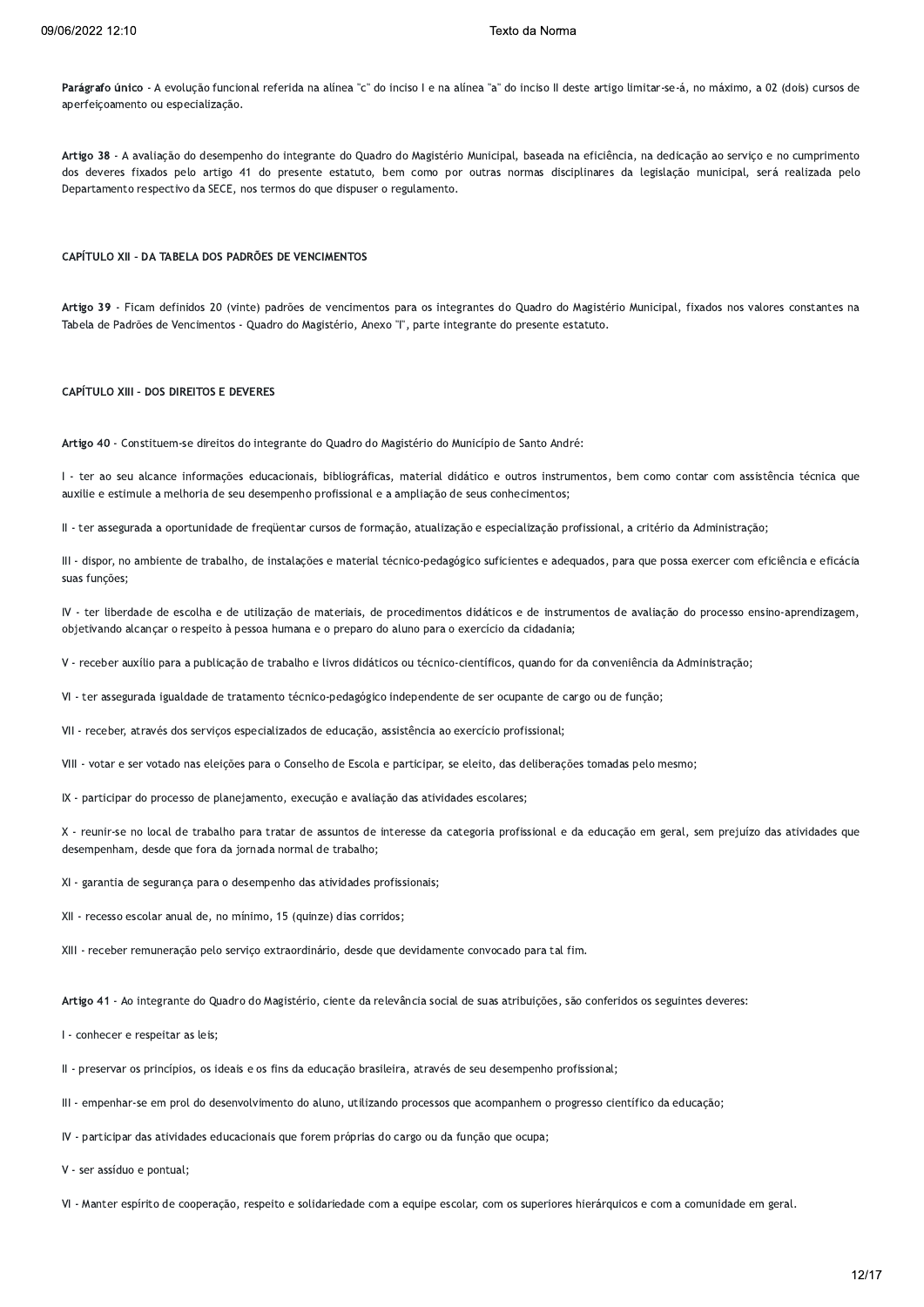§ 1º - Constitui falta grave imputável ao integrante do Quadro do Magistério Municipal impedir que o aluno participe das atividades escolares ou dos programas comunitários desenvolvidos pela SECE, em razão de qualquer carência material.

§ 2º - Ao integrante do Quadro do Magistério que infligir castigo físico ou submeter o aluno a situação humilhante ou degradante, será aplicada a pena de demissão, observado o princípio do contraditório, bem como assegurada ampla defesa.

CAPÍTULO XIV - DAS DEMAIS VANTAGENS PECUNIÁRIAS

Artigo 42 - São concedidas aos integrantes do Quadro do Magistério as seguintes vantagens pecuniárias:

I - gratificação pela prestação de serviços extraordinários correspondente à remuneração adicional de 50% (cinqüenta por cento) sobre o valor da hora normal de trabalho:

Il - gratificação pela prestação de serviço no período noturno, assim entendido aquele prestado após as 19:00 (dezenove) horas, correspondente à remuneração adicional de 25% (vinte e cinco por cento) sobre o valor da hora normal de trabalho;

III - gratificação pela prestação de serviços em região adversa, assim considerada pelo Conselho Municipal de Educação, calculada sobre a hora normal de trabalho, enquanto estiverem em efetivo exercício, em percentual a ser estabelecido por legislação específica.

Parágrafo único - Para os fins previstos no inciso I, considera-se serviço extraordinário o trabalho eventual que exceda o limite de 40 (quarenta) horas semanais, desde que especialmente convocado pelo respectivo Departamento.

Artigo 43 - De acordo com o padrão de vencimento, serão concedidos os seguintes adicionais:

I - Diretor de Unidade Escolar: 35% (trinta e cinco por cento);

- Inciso I revogado pela Lei nº 8887, de 10/11/2006.

II - Professor Coordenador de Atividades Esportivas: 20% (vinte por cento);

III - Assistente Pedagógico: 35% (trinta e cinco por cento);

IV - Coordenador de Serviço Educacional: 50% (cinqüenta por cento). - Incisos III e IV revogados pela Lei nº 8887, de 10/11/2006.

Artigo 44 - As gratificações e adicionais previstos no presente capítulo serão concedidas nas condições e situações específicas do servidor, não se incorporando aos vencimentos para nenhum efeito.

# CAPÍTULO XV - DA GESTÃO DEMOCRÁTICA

Artigo 45 - Ficam instituídos os Conselhos de Escola, para cada unidade ou estabelecimento de ensino, vinculados à Secretaria de Educação, Cultura e Esportes.

Parágrafo único - Os Conselhos de Escola terão natureza deliberativa e constituição paritária.

# CAPÍTULO XVI - DAS DISPOSIÇÕES GERAIS E FINAIS

Artigo 46 - Os integrantes do Quadro do Magistério Municipal ficam impedidos de se transferir às demais unidades administrativas da Prefeitura Municipal, autarquias e fundações públicas municipais.

Artigo 47 - Consideram-se efetivamente exercidas as horas-aula que o docente deixar de prestar por motivo de:

I - férias escolares:

II - suspensão de aulas por determinação superior de acordo com o interesse da Administração;

III - recesso escolar: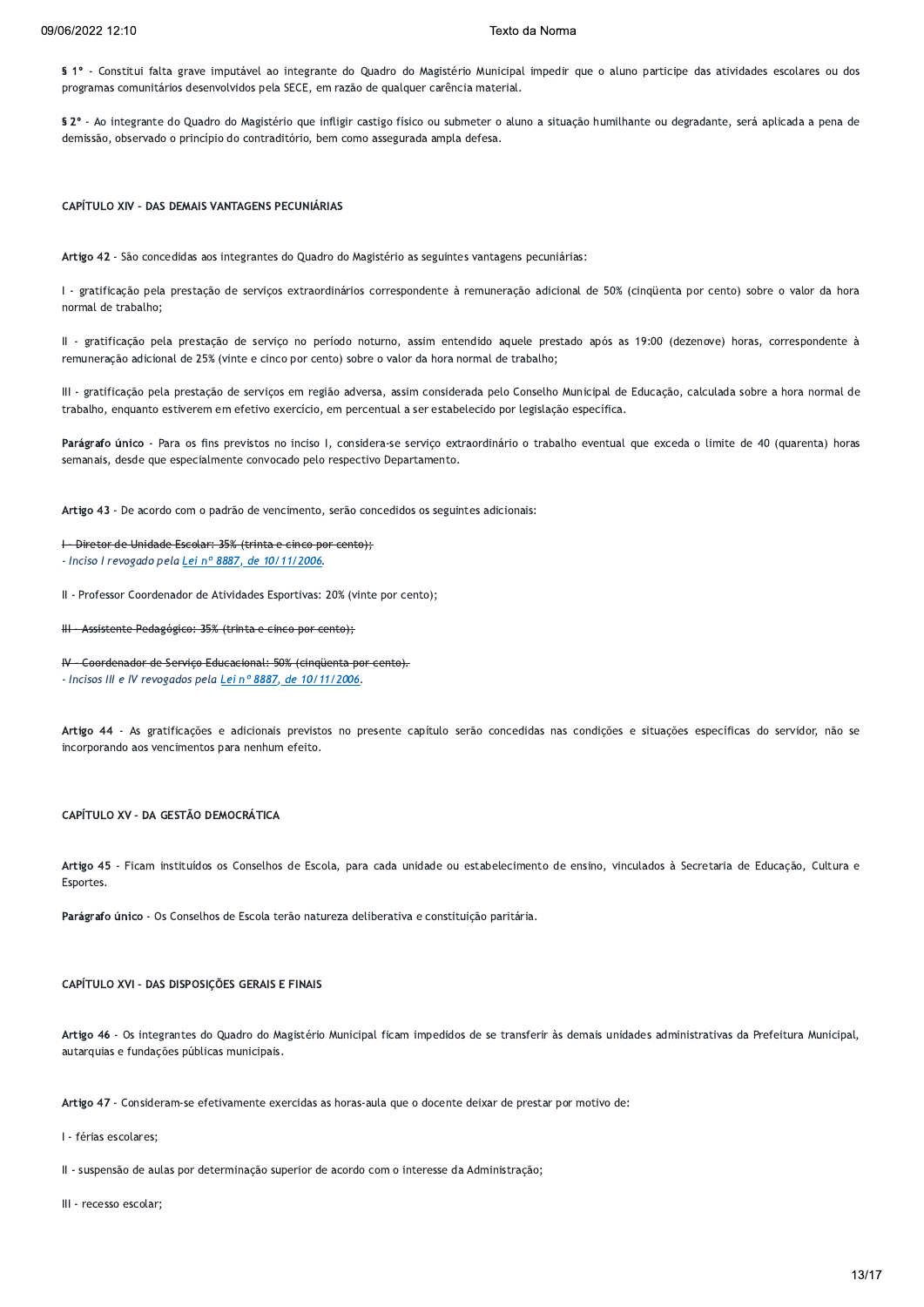IV - demais ausências consideradas como de efetivo exercício para efeitos legais.

Parágrafo único - As aulas não ministradas em razão de licença para tratamento de saúde considerar-se-ão como efetivo exercício apenas:

I - para fins de pagamento;

II - para efeitos de cálculo dos proventos da inatividade.

O piso salarial profissional dos integrantes do Quadro do Magistério Municipal corresponderá a 03 (três) vezes o valor do vencimento constante da Artigo 48 Classe I, da Tabela A, da Lei nº 6.608, de 12 de março de 1990, para uma jornada de 40 (quarenta) horas semanais, e seu valor reajustar-se á de acordo com a política salarial da Prefeitura Municipal.

Artigo 48 - O piso salarial profissional dos integrantes do Quadro do Magistério Municipal corresponderá a 03 (três) vezes o valor do vencimento constante da classe 01, nível A, da Tabela de Vencimentos I, da Prefeitura Municipal, para uma jornada de 40 (quarenta) horas semanais, e seu valor reajustar-se-á de acordo com a política salarial da Administração Municipal. (NR)

- Artigo 48 com redação dada pela Lei nº 6857, de 27/11/1991, produzindo efeitos a partir de 01/11/1991.

Artigo 49 - As Escolas Municipais de Educação Infantil constituir-se-ão em unidades administrativas com módulo próprio de lotação de cargos e de funções gratificadas a ser instituído por regulamento.

Parágrafo único - O regulamento de que trata o "caput" conterá também disposições sobre distribuição das funções ocupadas por servidores abrangidos pelo presente estatuto, contratados pelo regime da Consolidação das Leis do Trabalho.

Artigo 50 - Excetuados os afastamentos previstos no capítulo VIII do presente estatuto, fica vedada a atribuição de encargos ou tarefas aos integrantes do Quadro do Magistério Municipal consideradas estranhas às atividades inerentes ou correlatas à função educativa, ou mesmo a transferência para outra instituição que não seja o Poder Público Municipal de Santo André.

Artigo 51 - Aplica-se, no que couber, aos integrantes do Quadro do Magistério Municipal, a legislação referente aos servidores públicos municipais.

Parágrafo único - Estender-se-ão aos servidores inativos, que exerciam cargos e funções relativas ao magistério, os direitos, vantagens e benefícios concedidos aos integrantes do Quadro do Magistério Municipal em atividade, em decorrência da aplicação do presente Estatuto. (NR) - Parágrafo único acrescido pela Lei nº 6955, de 09/07/1992.

#### CAPÍTULO XVII - DAS DISPOSIÇÕES TRANSITÓRIAS

Artigo 52 - Em substituição ao disposto no artigo 12, fica assegurado aos ocupantes de cargo ou função de Professor de Educação Infantil em exercício na data da promulgação do presente Estatuto do Magistério o direito de optar por jornada semanal de trabalho de 22 (vinte e duas) horas, sendo:

I - 20 (vinte) horas dedicadas à ministração de aulas e

II - 02 (duas) horas destinadas às atividades de planejamento, preparação de material didático e/ou pedagógico, participação em curso de atualização e capacitação, reuniões pedagógicas ou atendimento à comunidade usuária do serviço.

\$ 1º - As horas semanais de trabalho relacionadas com o desenvolvimento de atividade extra-classe serão cumpridas da seguinte forma:

I - 50% (cinqüenta por cento) em local e horário de livre escolha do docente;

II - 50% (cinqüenta por cento) em local e horário a serem estabelecidos pela SECE.

§ 2º - O direito de opção de que trata o presente artigo será exercido por escrito, pelo docente, dentro do prazo de 30 (trinta) dias subseqüentes à vigência do presente estatuto, sob pena de preclusão do direito.

§ 3º - Os docentes que optarem pela jornada de trabalho referida neste artigo somente poderão retratar-se da opção nas ocasiões seguintes:

I - durante o mês de dezembro de 1991;

II - durante o mês de dezembro de 1992.

Artigo 53 - Em decorrência da aplicação do presente estatuto, nenhum servidor sofrerá redução em sua remuneração.

§ 1º - Ocorrendo diferenças a favor do servidor, ser-lhe-á assegurado o pagamento a título de vantagem pessoal nominalmente identificada, incorporando-se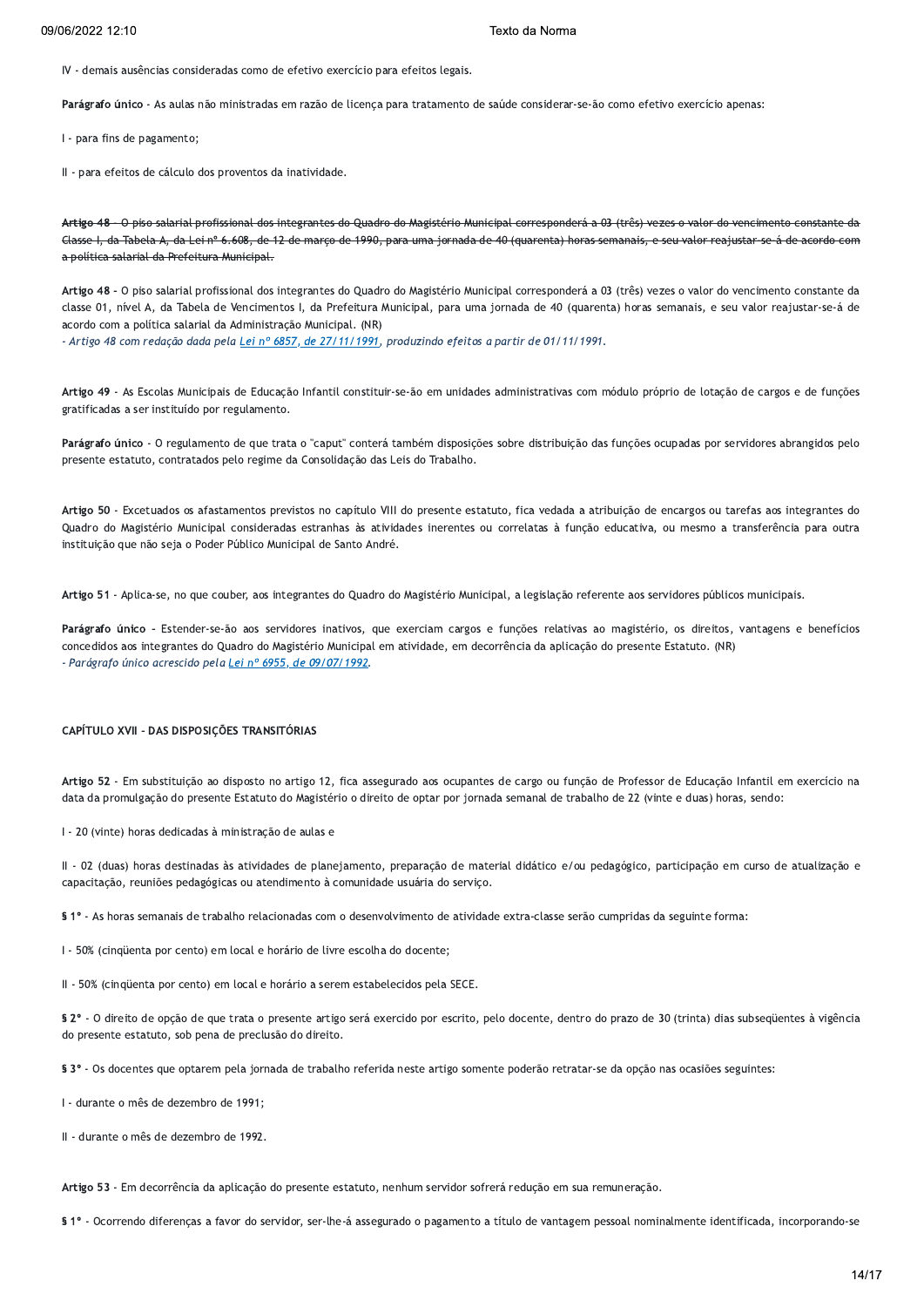aos proventos em casos de aposentadoria ou disponibilidade.

§ 2° - A vantagem pessoal, na forma do parágrafo anterior, incorporar-se-á aos vencimentos, total ou parcialmente, se ocorrer evolução funcional do servidor.

Artigo 54 - O Poder Executivo encaminhará as normas referentes à legislação complementar no prazo de 120 (cento e vinte) dias, a contar da sua publicação.

Artigo 55 - Fica definido o prazo de 180 (cento e oitenta) dias para a revisão do presente estatuto, pela Comissão Paritária Especial.

Artigo 56 - As disposições constantes no inciso II, dos artigos 7º e 9º, somente passarão a ser aplicadas aos Professores de Educação de Jovens e Adultos, quando da conclusão de 03 (três) anos da instituição do Serviço de Educação de Jovens e Adultos, qual seja, a partir de dezembro de 1992. (NR) - Artigo 56 acrescido pela Lei nº 6955, de 09/07/1992.

#### ANEXO H

# TABELA DE PADRÕES DE VENCIMENTOS QUADRO DO MAGISTÉRIO

| <del>PADRÃO</del>       | SALÁRIO H/AULA EM |
|-------------------------|-------------------|
|                         | <b>CRUZEIROS</b>  |
|                         |                   |
| ŧ                       | 4.150,41          |
|                         |                   |
|                         |                   |
| H                       | 4.207,93          |
|                         |                   |
|                         |                   |
| ₩                       | 4.268,33          |
|                         |                   |
| $\overline{\mathsf{R}}$ | 4.331,74          |
|                         |                   |
|                         |                   |
| $\overline{\mathsf{v}}$ | 4.398,33          |
|                         |                   |
|                         |                   |
| ₩                       | 1.468,25          |
|                         |                   |
| ₩                       | 1.541,66          |
|                         |                   |
|                         |                   |
| ₩H                      | 1.618,74          |
|                         |                   |
| $H\star$                | 4.699,68          |
|                         |                   |
|                         |                   |
| $\star$                 | 1.784,66          |
|                         |                   |
|                         |                   |
| $\overline{\mathsf{H}}$ | 4.873,90          |
|                         |                   |
| <del>ХН</del>           | 1.967,59          |
|                         |                   |
|                         |                   |
| XH                      | 2.065,97          |
|                         |                   |
| X₩                      | 2.169,27          |
|                         |                   |
|                         |                   |
| $\overline{\mathsf{H}}$ | 2.277,73          |
|                         |                   |
|                         |                   |
| XVI                     | 2.391,62          |
|                         |                   |
| <b>XVH</b>              | 2.511,20          |
|                         |                   |
|                         |                   |
| $2$                     | 2.636,76          |
|                         |                   |
| <b>XIX</b>              | 2.768,60          |
|                         |                   |
|                         |                   |
| ₩                       | 2.907,03          |
|                         |                   |
|                         |                   |

ANFXO H

OUADRO DO MAGISTÉRIO MUNICIPAL (NR) Tabela de Padrões de Vencimentos (NR) Referência - Mês de outubro de 1991 (NR) Anexo II com redação dada pela Lei nº 6840, de 24/10/1991.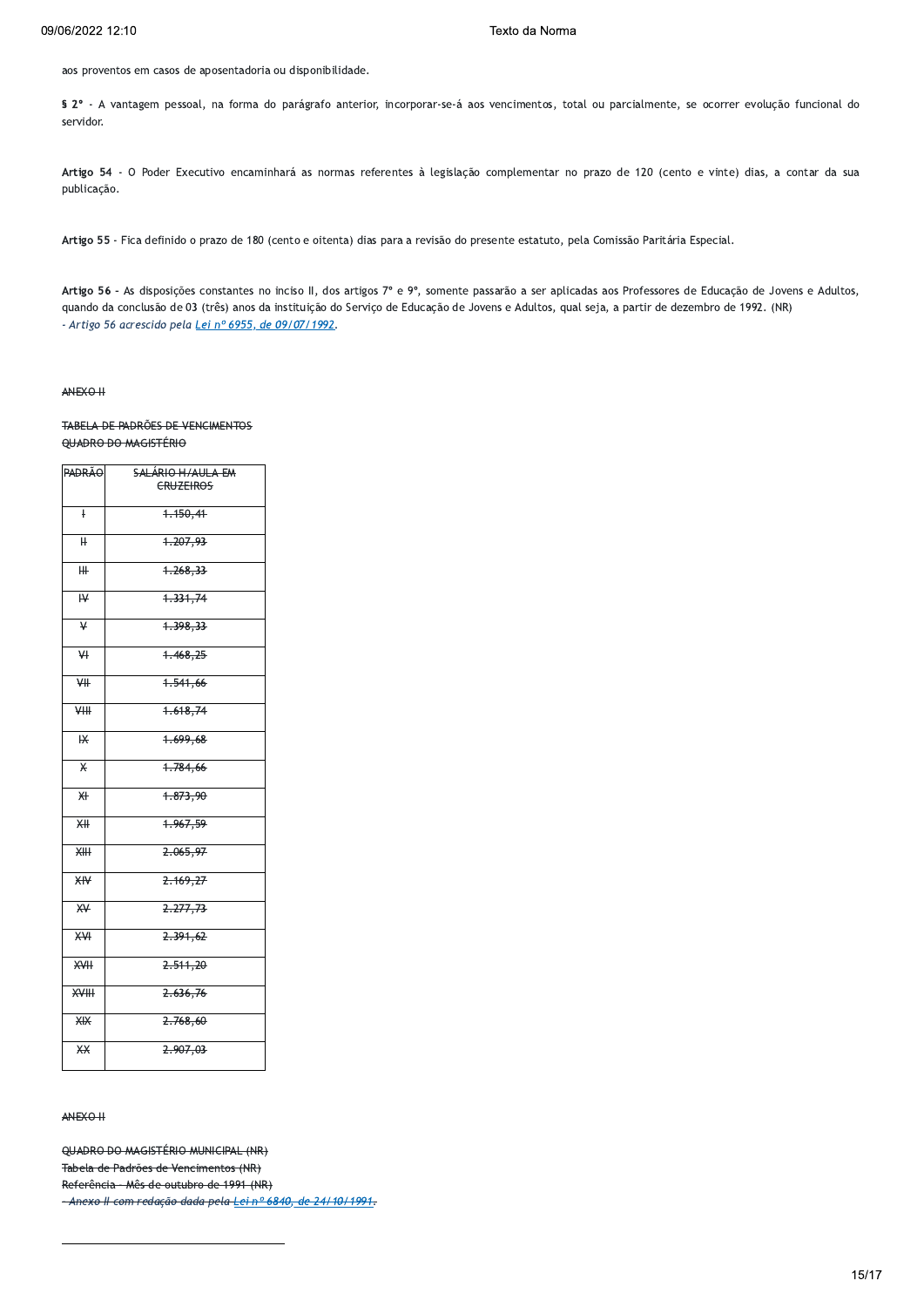| <b>VENCIMENTO</b> |
|-------------------|
| 1,93              |
| 2,02              |
| 2,13              |
| $\overline{2,}23$ |
| 2,35              |
| 2,46              |
| 2,59              |
| 2,71              |
| 2,86              |
| 3,00              |
| 3,14              |
| 3,31              |
| 3,47              |
|                   |

ANEXO II

MAGISTÉRIO (NR)

- Anexo II com redação dada pelo Decreto nº 13391, de 27/07/1994 - já incorporado o reajuste de 10% de que trata o Decreto nº 13377, de 20/07/1994.

DECRETO Nº 13.377, DE 20.07.94 (NR) CONVERSÃO EM REAL (R\$) - 10% (NR)

 $\overline{+}$ 1.651,60  $\textcolor{red}{\textbf{H}\textbf{H}}$ 4.734,18  $\overline{\mathsf{R}}$ 4.820,88 4.911,92  $\overline{\mathbf{y}}$  $\overline{+}$ 2.007,51 2.107,88  $\overline{H}$  $\Psi$ 2.213,27  $\overline{\mathbf{R}}$ 2.323,93 2.440,12  $\overline{\mathsf{X}}$ ₩  $2.562, 12$ 2.690,22 羊  $\overline{X}$ 2.824,73  $X^2 + Y$ 2.965,96  $\overline{X}$  $3.114,25$  $rac{1}{2}$ 3.269,96  $X + Y$ 3.433,45  $3.605, 12$ **XVIII**  $X/X$  $3.785, 37$ 3.974,63 类

PADRÃO DE VENCIMENTOS - JULHO/94 (NR)

**SALÁRIO H/AULA EM CRUZEIROS** 4.572,96

**PADRÃO** 

 $\overline{+}$